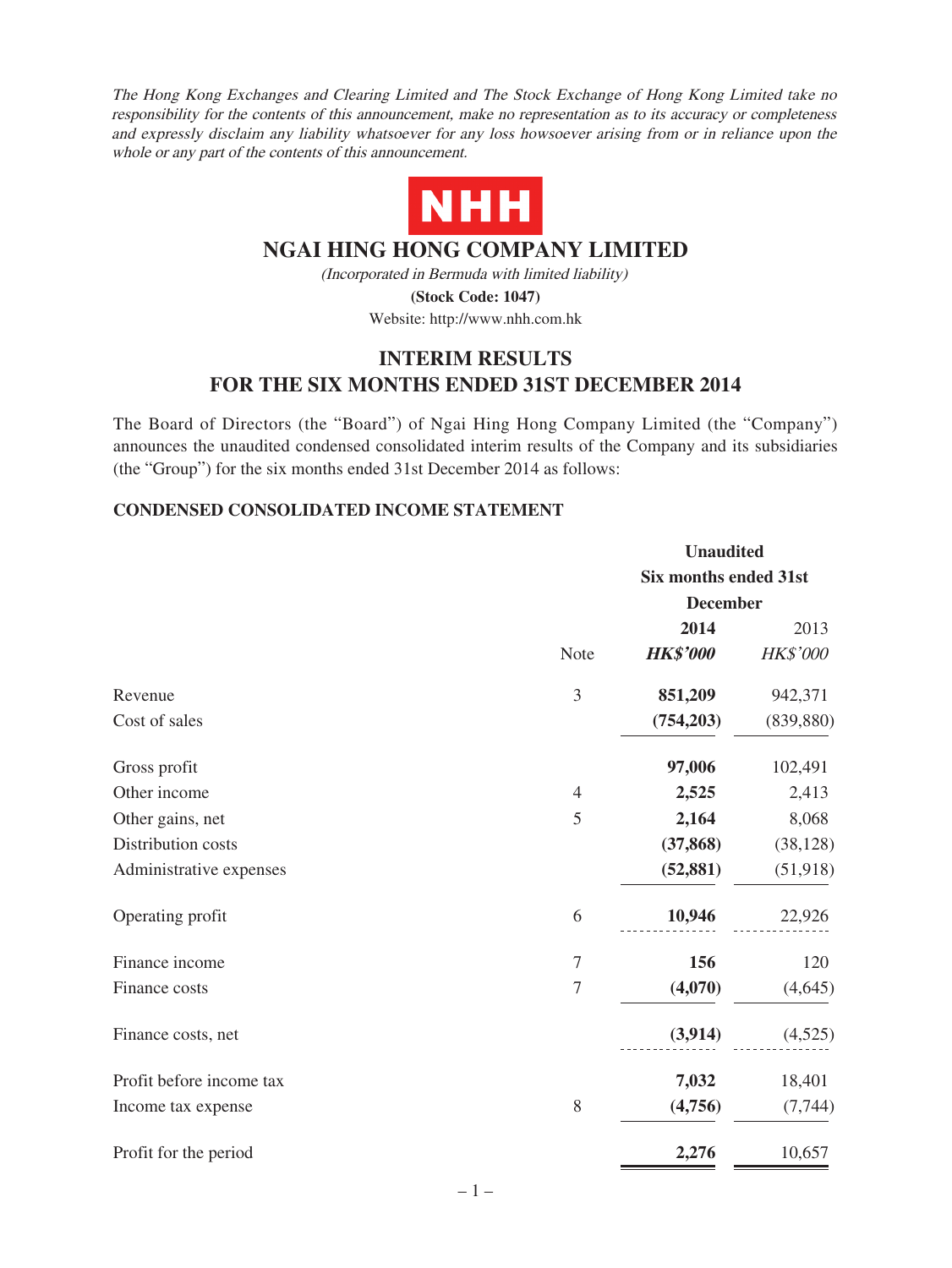|                                                   |             | <b>Unaudited</b>      |                 |  |
|---------------------------------------------------|-------------|-----------------------|-----------------|--|
|                                                   |             | Six months ended 31st |                 |  |
|                                                   |             | <b>December</b>       |                 |  |
|                                                   |             | 2014                  | 2013            |  |
|                                                   | <b>Note</b> | <b>HK\$'000</b>       | <b>HK\$'000</b> |  |
| Attributable to:                                  |             |                       |                 |  |
| Equity holders of the Company                     |             | 2,102                 | 10,118          |  |
| Non-controlling interests                         |             | 174                   | 539             |  |
|                                                   |             | 2,276                 | 10,657          |  |
| Earnings per share for profit attributable to the |             |                       |                 |  |
| equity holders of the Company during the period   |             |                       |                 |  |
| (expressed in HK cent per share)                  |             |                       |                 |  |
| - Basic                                           | 10          | 0.57                  | 2.74            |  |
| - Diluted                                         | 10          | 0.57                  | 2.74            |  |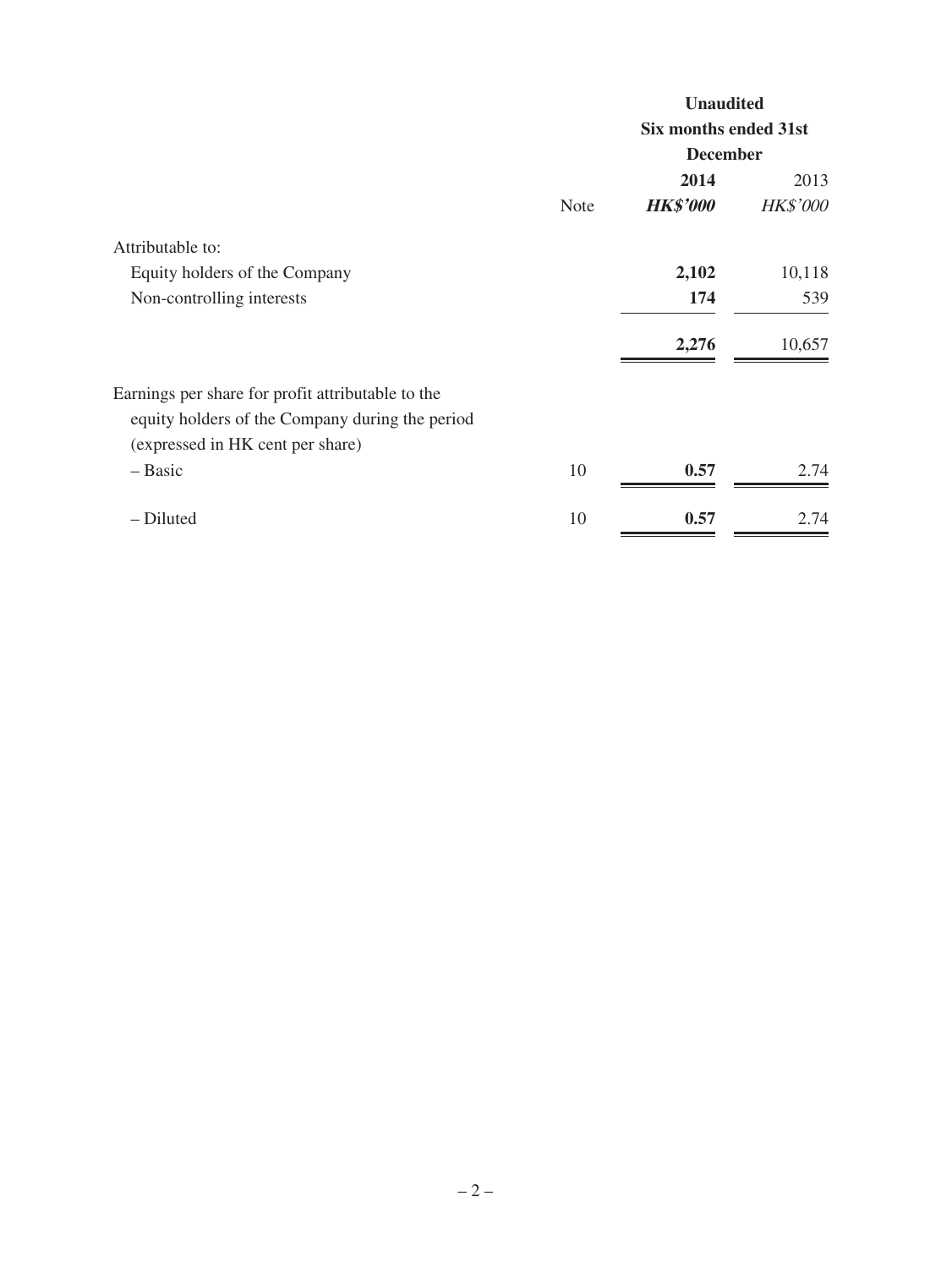# **CONDENSED CONSOLIDATED STATEMENT OF COMPREHENSIVE INCOME**

| <b>Unaudited</b>      |                 |  |
|-----------------------|-----------------|--|
| Six months ended 31st |                 |  |
| <b>December</b>       |                 |  |
| 2014                  | 2013            |  |
| <b>HK\$'000</b>       | <b>HK\$'000</b> |  |
| 2,276                 | 10,657          |  |
|                       |                 |  |
|                       |                 |  |
|                       |                 |  |
| 11                    |                 |  |
| 11                    |                 |  |
| 2,287                 | 10,657          |  |
|                       |                 |  |
| 2,113                 | 10,118          |  |
| 174                   | 539             |  |
| 2,287                 | 10,657          |  |
|                       |                 |  |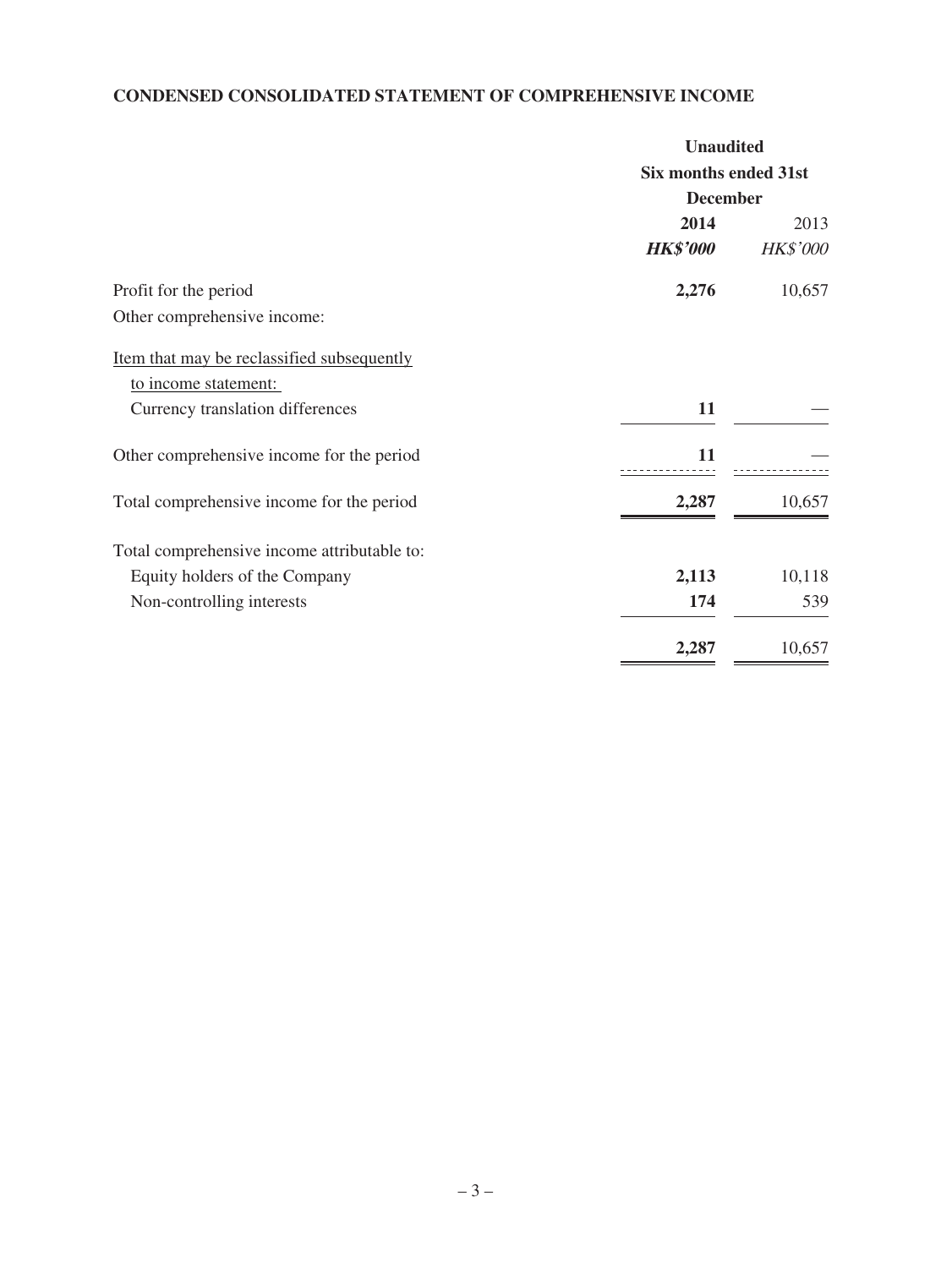### **CONDENSED CONSOLIDATED BALANCE SHEET**

|                                             |      | <b>Unaudited</b>     | Audited   |
|---------------------------------------------|------|----------------------|-----------|
|                                             |      | <b>31st December</b> | 30th June |
|                                             |      | 2014                 | 2014      |
|                                             | Note | <b>HK\$'000</b>      | HK\$'000  |
| <b>ASSETS</b>                               |      |                      |           |
| Non-current assets                          |      |                      |           |
| Property, plant and equipment               |      | 133,996              | 134,718   |
| Leasehold land and land use rights          |      | 21,867               | 22,225    |
| Investment properties                       |      | 103,559              | 103,559   |
| Available-for-sale financial asset          |      | 2,000                | 2,000     |
| Deferred tax assets                         |      | 5,765                | 5,571     |
| Prepayment for property, plant and          |      |                      |           |
| equipment and renovation costs              |      | 2,090                | 2,348     |
|                                             |      | 269,277              | 270,421   |
| <b>Current</b> assets                       |      |                      |           |
| Inventories                                 |      | 300,627              | 283,087   |
| Trade and bills receivables                 | 11   | 287,879              | 280,998   |
| Other receivables, prepayments and deposits |      | 19,158               | 21,407    |
| Tax recoverable                             |      | 1,349                | 14        |
| Derivative financial instruments            |      | 858                  | 152       |
| Cash and bank balances                      |      | 88,800               | 97,278    |
|                                             |      | 698,671              | 682,936   |
| Total assets                                |      | 967,948              | 953,357   |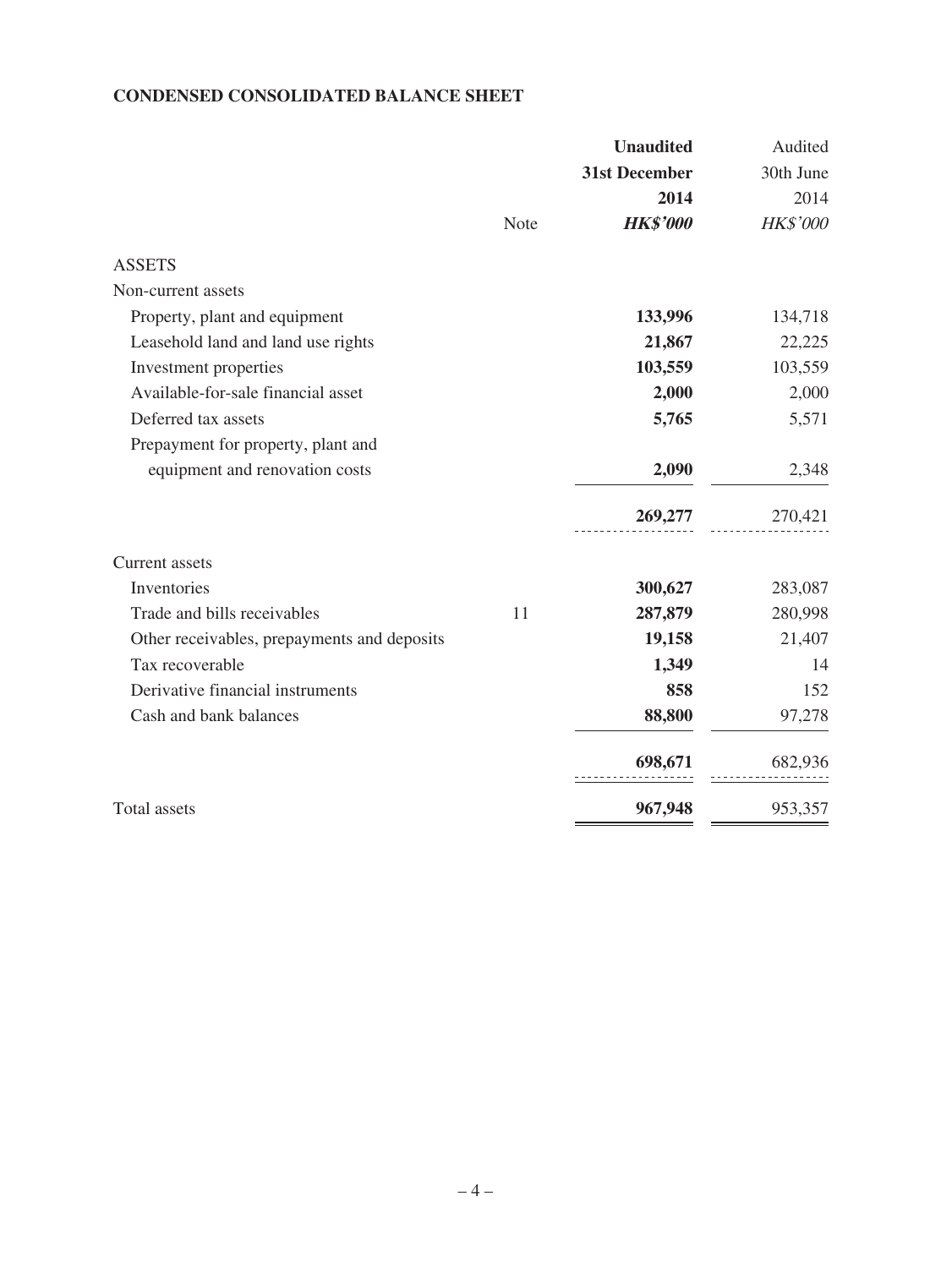|      | <b>Unaudited</b> | Audited   |
|------|------------------|-----------|
|      | 31st December    | 30th June |
|      | 2014             | 2014      |
| Note | <b>HK\$'000</b>  | HK\$'000  |
|      |                  |           |
|      |                  |           |
|      |                  |           |
|      | 36,920           | 36,920    |
|      | 62,466           | 62,466    |
|      | 81,892           | 81,881    |
|      | 292,694          | 290,592   |
|      | 473,972          | 471,859   |
|      | 19,731           | 21,461    |
|      | 493,703          | 493,320   |
|      |                  |           |
|      |                  |           |
|      | 7,157            | 5,998     |
|      |                  |           |
| 12   | 84,601           | 98,459    |
|      | 25,966           | 19,310    |
|      | 316,838          | 294,828   |
|      | 34,705           | 34,533    |
|      | 4,978            | 6,909     |
|      | 467,088          | 454,039   |
|      | 474,245          | 460,037   |
|      | 967,948          | 953,357   |
|      | 231,583          | 228,897   |
|      |                  | 499,318   |
|      |                  | 500,860   |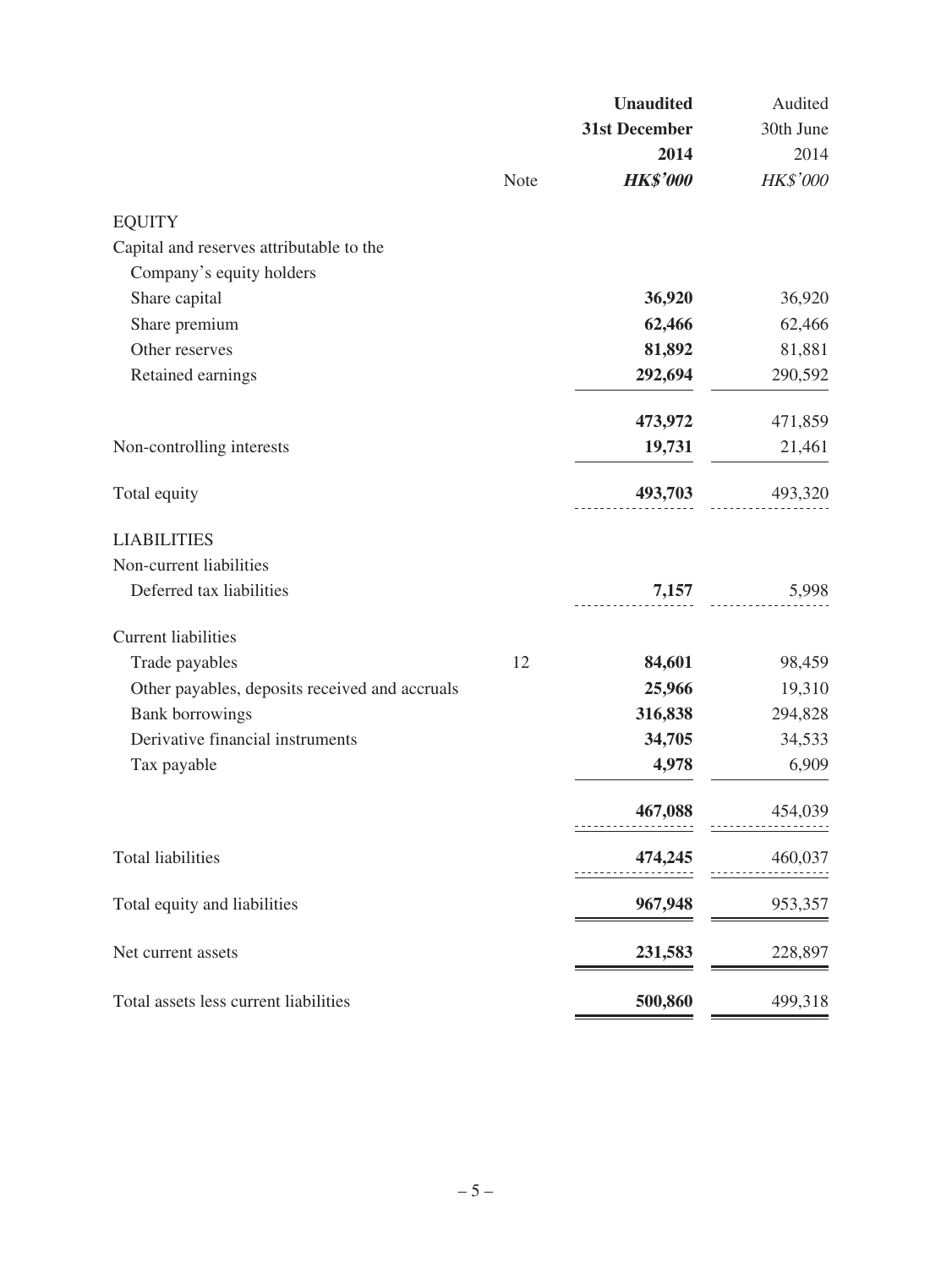Notes

#### **1 Basis of preparation**

The condensed consolidated interim financial information for the six months ended 31st December 2014 has been prepared in accordance with Hong Kong Accounting Standard ("HKAS") 34 "Interim Financial Reporting". The condensed consolidated interim financial information should be read in conjunction with the annual financial statements for the year ended 30th June 2014, which have been prepared in accordance with Hong Kong Financial Reporting Standards ("HKFRS").

The preparation of interim financial information requires management to make judgements, estimates and assumptions that affect the application of accounting policies and the reported amounts of assets and liabilities, income and expense. Actual results may differ from these estimates.

In preparing the condensed consolidated interim financial information, the significant judgements made by management in applying the Group's accounting policies and the key sources of estimation uncertainty were the same as those that applied to the annual financial statements for the year ended 30th June 2014, with the exception of changes in estimates that are required in determining the provision for income taxes.

#### **2 Accounting policies**

Except as described below, the accounting policies applied are consistent with those of the annual financial statements for the year ended 30th June 2014, as described in those annual financial statements.

Taxes on income in the interim periods are accrued using the tax rate that would be applicable to expected total annual earnings.

(a) The following new standards, amendments/revises to standards and interpretation are mandatory for the Group's financial year beginning 1st July 2014.

| $HKAS$ 19 (2011) (Amendment)       | Defined Benefit Plans: Employee Contributions        |
|------------------------------------|------------------------------------------------------|
| HKAS 32 (Amendment)                | Financial Instruments: Presentation – Offsetting     |
|                                    | Financial Assets and Financial Liabilities           |
| HKAS 36 (Amendment)                | <b>Impairment of Assets</b>                          |
| HKAS 39 (Amendment)                | Financial instruments: Recognition and Measurement – |
|                                    | Novation of Derivatives and Hedge Accounting         |
| HKFRS 10, HKFRS 12 and             | <b>Investment Entities</b>                           |
| $HKAS$ 27 (2011) (Amendments)      |                                                      |
| Hong Kong International Financial  | Levies                                               |
| Reporting Interpretations          |                                                      |
| Committee ("HK(IFRIC)") - Int 21   |                                                      |
| Annual Improvements Project        | Annual Improvements 2010-2012 Cycle                  |
| <b>Annual Improvements Project</b> | Annual Improvements 2011-2013 Cycle                  |

The adoption of the above new standards, amendments/revises to standards and interpretation has had no any material effect on the Group's results and financial position, except for certain additional disclosures were made.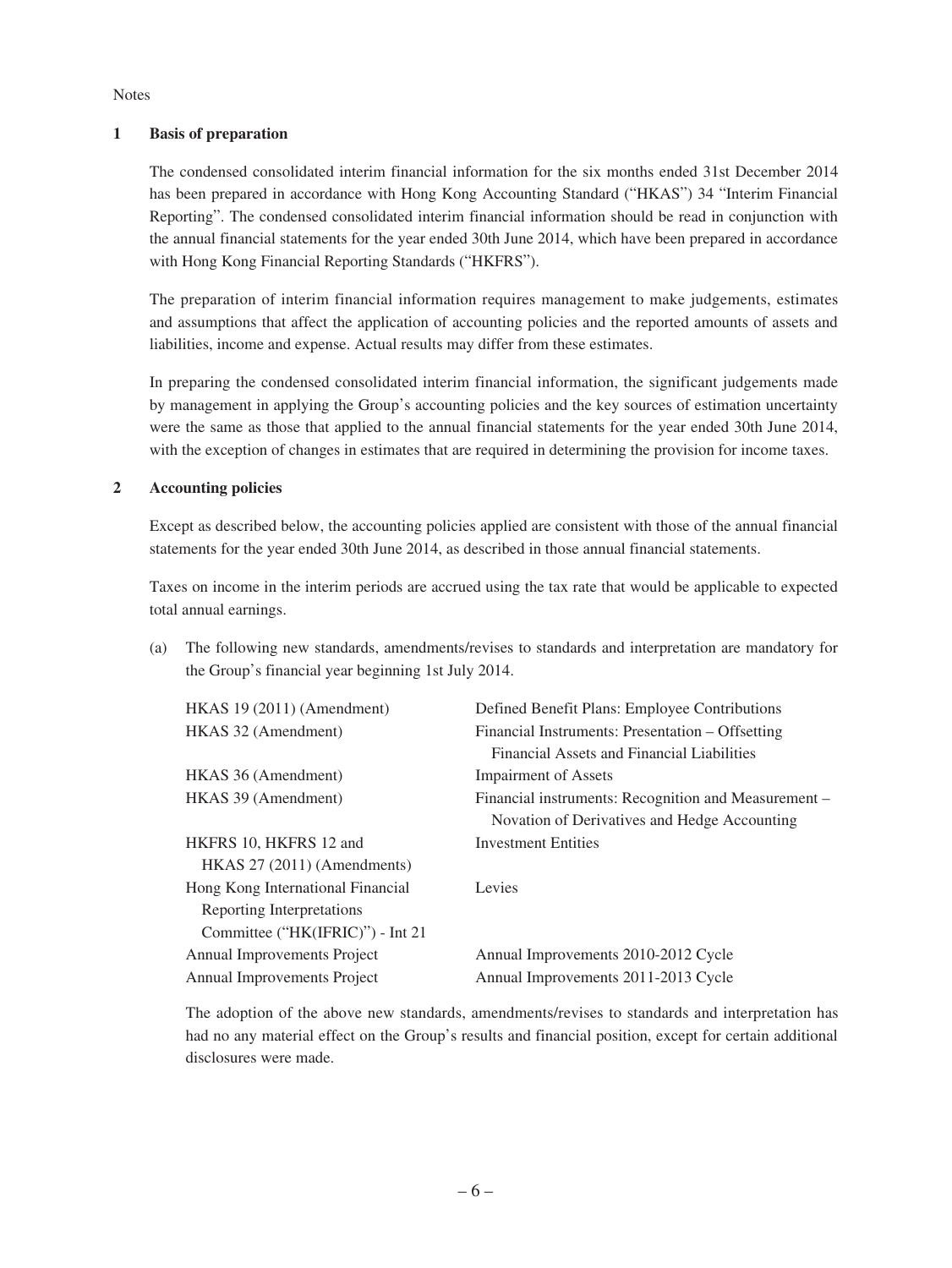(b) The following new standards and amendments to standards have been issued but are not effective for the financial year beginning 1st July 2014 and have not been early adopted by the Group:

| HKAS 16 and HKAS 38 (Amendments)  | Classification of Acceptable Methods of                     |
|-----------------------------------|-------------------------------------------------------------|
|                                   | Depreciation and Amortisation <sup>2</sup>                  |
| HKAS 16 and HKAS 41 (Amendments)  | Agriculture: Bearer Plants <sup>2</sup>                     |
| HKAS 27 (Amendments)              | Equity Method in Separate Financial Statements <sup>1</sup> |
| <b>HKFRS 9 (2014)</b>             | Financial Instruments <sup>4</sup>                          |
| HKFRS 10 and HKAS 28 (Amendments) | Sale or Contribution of Assets between an Investor          |
|                                   | and its Associate or Joint Venture <sup>1</sup>             |
| HKFRS 11 (Amendement)             | Accounting for Acquisitions of                              |
|                                   | Interest in Joint Operations <sup>1</sup>                   |
| <b>HKFRS 14</b>                   | Regulatory Deferral Accounts <sup>3</sup>                   |
| <b>HKFRS 15</b>                   | Revenue from Contracts with Customers <sup>3</sup>          |
| Annual Improvements 2014          | Annual Improvements 2012-2014 Cycle <sup>2</sup>            |
|                                   |                                                             |

<sup>1</sup> Effective for the Group for annual period beginning on 1st January 2016

<sup>2</sup> Effective for the Group for annual period beginning on 1st July 2016

<sup>3</sup> Effective for the Group for annual period beginning on 1st July 2017

<sup>4</sup> Effective for the Group for annual period beginning on 1st July 2018

The Directors anticipate that the adoption of above new standards and amendments to standards will not result in a significant impact on the results and financial position of the Group.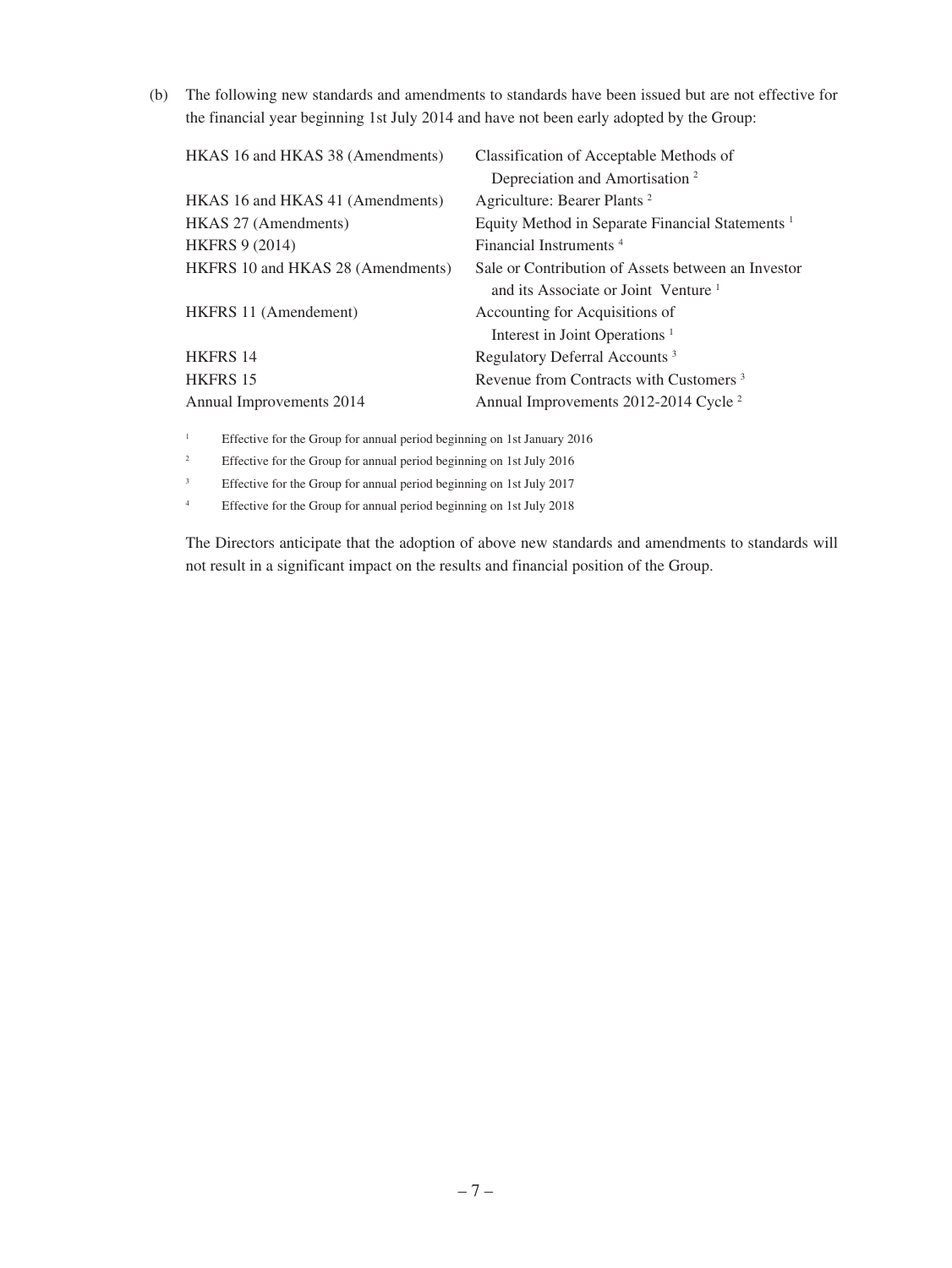#### **3 Revenue and segment information**

|                                 | <b>Unaudited</b><br>Six months ended       |         |  |
|---------------------------------|--------------------------------------------|---------|--|
|                                 | 31st December<br>2013                      |         |  |
|                                 | 2014<br><b>HK\$'000</b><br><b>HK\$'000</b> |         |  |
| Turnover                        |                                            |         |  |
| Sales of goods                  | 849,052                                    | 941,501 |  |
| Provision of logistics services | 2,157                                      | 870     |  |
|                                 | 851,209                                    | 942,371 |  |

The Group is principally engaged in the manufacturing and trading of plastic materials, pigments, colorants, compounded plastic resins and engineering plastic products.

The chief operating decision-maker ("CODM") has been identified as the Executive Directors of the Company. Management has determined the operating segments based on the reports reviewed by the CODM that are used to assess performance and allocate resources. The CODM considers the business from the operations nature and the type of products perspective, including the trading of plastic materials ("Trading"), manufacturing and sale of colorants, pigments and compounded plastic resins ("Colorants"), manufacturing and sale of engineering plastic products ("Engineering plastic") and other corporate and business activities ("Others").

Each of the Group's operating segments represents a strategic business unit that is managed by different business unit leaders. Inter-segment transactions are entered into under the normal commercial terms and conditions that would also be available to unrelated third parties. Information provided to the CODM is measured in a manner consistent with that in the condensed consolidated interim financial information. The CODM assesses the performance of operating segments based on a measure of profit/(loss) before income tax.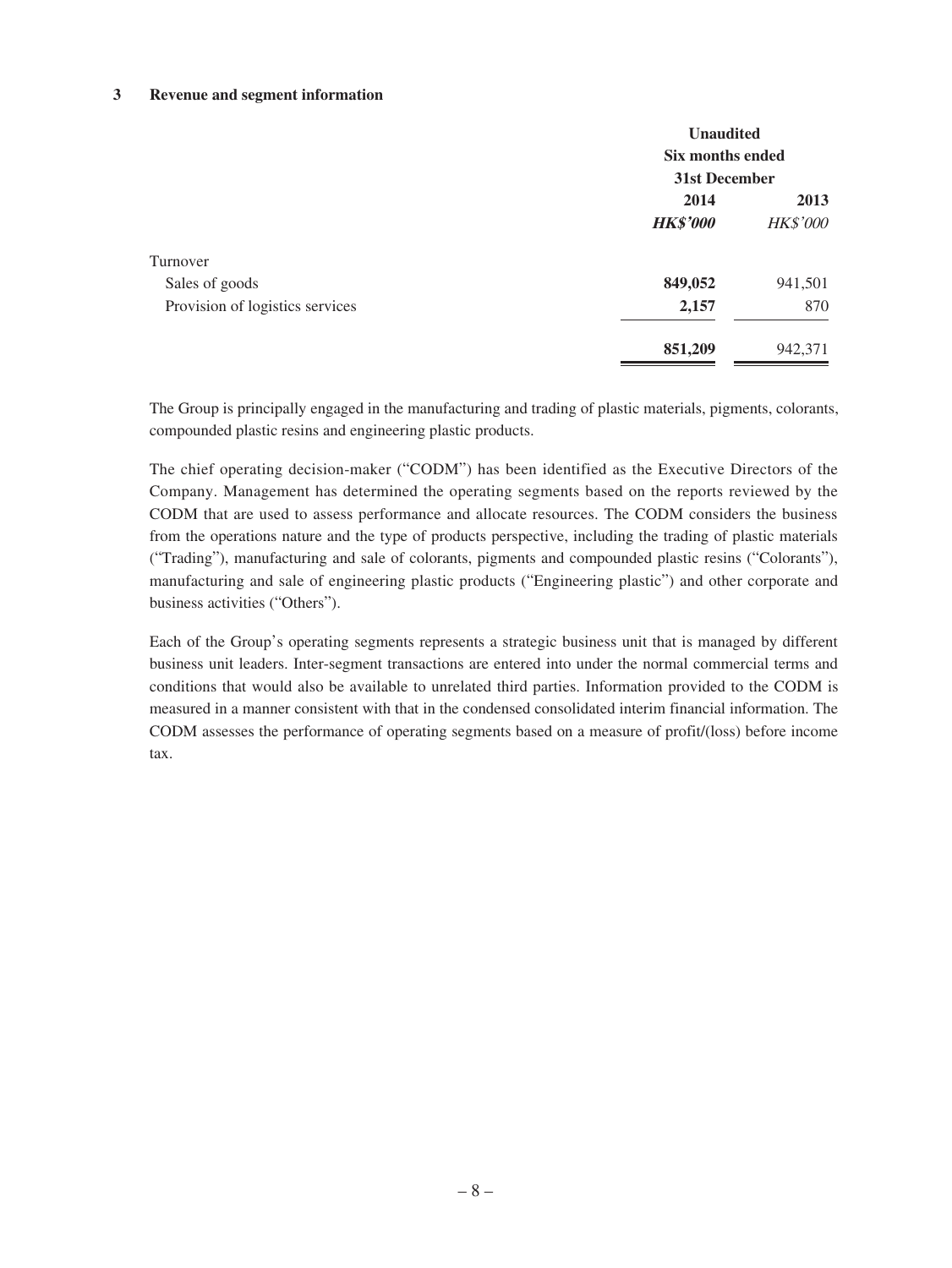The segment information provided to the CODM for the reportable segments for the six months ended 31st December 2014 is as follows:

|                                    |                                   |                                     | <b>Unaudited</b>           |                                  |                          |
|------------------------------------|-----------------------------------|-------------------------------------|----------------------------|----------------------------------|--------------------------|
|                                    | <b>Engineering</b>                |                                     |                            |                                  |                          |
|                                    | <b>Trading</b><br><b>HK\$'000</b> | <b>Colorants</b><br><b>HK\$'000</b> | plastic<br><b>HK\$'000</b> | <b>Others</b><br><b>HK\$'000</b> | Group<br><b>HK\$'000</b> |
| Turnover                           |                                   |                                     |                            |                                  |                          |
| - Gross revenue                    | 600,706                           | 204,045                             | 94,921                     | 2,192                            | 901,864                  |
| - Inter-segment revenue            | (49,078)                          | (1,057)                             | (520)                      |                                  | (50, 655)                |
| Revenue from external customers    | 551,628                           | 202,988                             | 94,401                     | 2,192                            | 851,209                  |
| Segment results                    | (25, 281)                         | 35,575                              | 1,982                      | (1, 330)                         | 10,946                   |
| Finance income                     | 71                                | 83                                  | $\overline{2}$             |                                  | 156                      |
| Finance costs                      | (2, 467)                          | (927)                               | (571)                      | (105)                            | (4,070)                  |
| (Loss)/profit before income tax    | (27, 677)                         | 34,731                              | 1,413                      | (1, 435)                         | 7,032                    |
| Income tax expense                 |                                   |                                     |                            |                                  | (4,756)                  |
| Profit for the period              |                                   |                                     |                            |                                  | 2,276                    |
| Non-controlling interests          |                                   |                                     |                            |                                  | (174)                    |
| Profit attributable to equity      |                                   |                                     |                            |                                  |                          |
| holders of the Company             |                                   |                                     |                            |                                  | 2,102                    |
| Other information:                 |                                   |                                     |                            |                                  |                          |
| Additions to non-current assets    |                                   |                                     |                            |                                  |                          |
| (other than financial instruments) |                                   |                                     |                            |                                  |                          |
| and deferred tax assets)           | 634                               | 2,271                               | 4,564                      | 238                              | 7,707                    |
| Depreciation of property, plant    |                                   |                                     |                            |                                  |                          |
| and equipment                      | 357                               | 2,865                               | 4,999                      | 411                              | 8,632                    |
| Amortisation of leasehold land     |                                   |                                     |                            |                                  |                          |
| and land use rights                | 199                               | 104                                 | 16                         | 39                               | 358                      |
| Provision for/(reversal of)        |                                   |                                     |                            |                                  |                          |
| impairment of inventories          | 1,840                             | (5)                                 | 103                        |                                  | 1,938                    |
| Unrealised fair value gain on      |                                   |                                     |                            |                                  |                          |
| derivative financial instruments   | (534)                             |                                     |                            |                                  | (534)                    |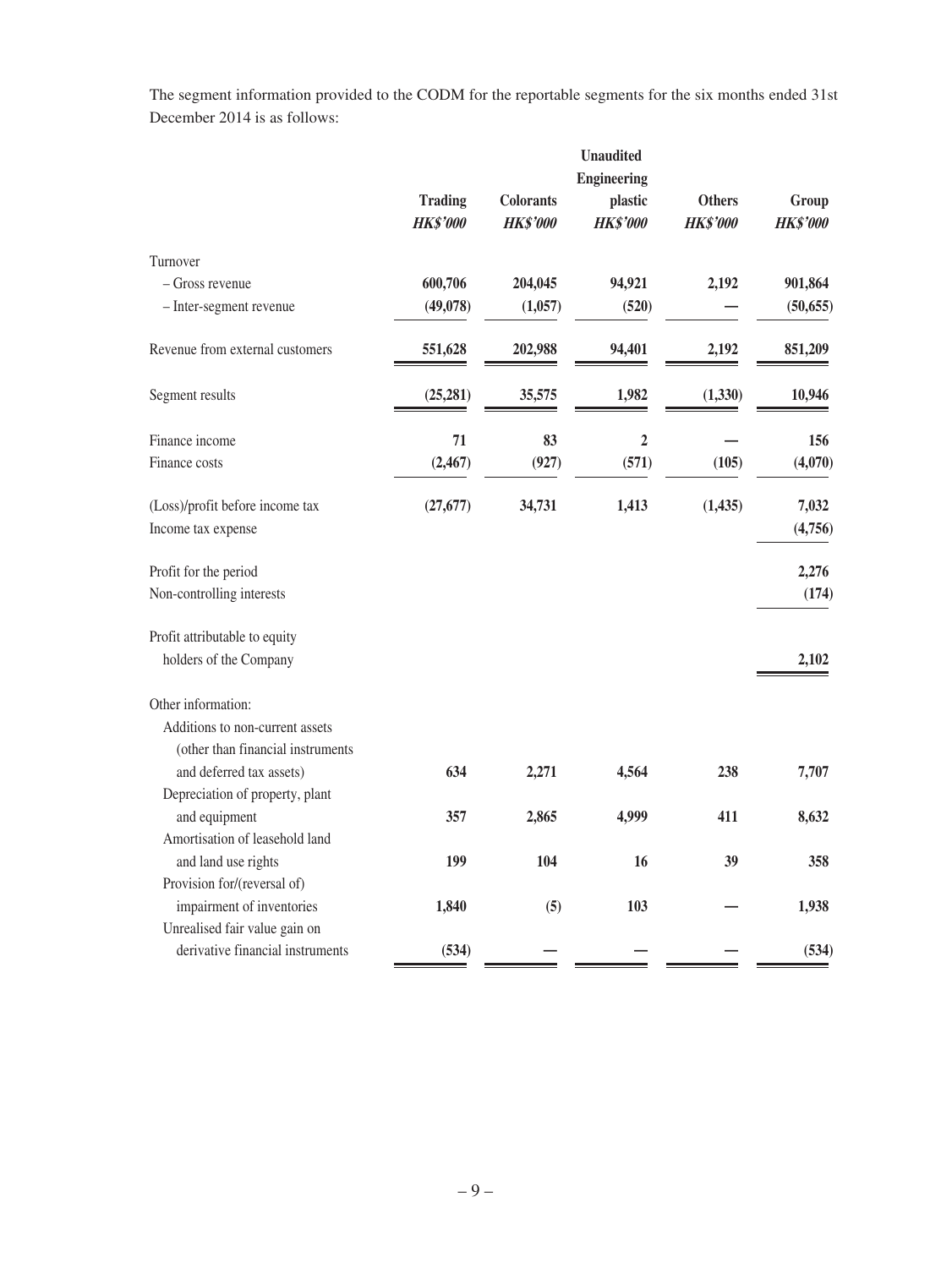The segment information provided to the CODM for the reportable segments as at 31st December 2014 is as follows:

|                          |                                   |                                     | <b>Unaudited</b>           |                                  |                          |  |
|--------------------------|-----------------------------------|-------------------------------------|----------------------------|----------------------------------|--------------------------|--|
|                          | <b>Engineering</b>                |                                     |                            |                                  |                          |  |
|                          | <b>Trading</b><br><b>HK\$'000</b> | <b>Colorants</b><br><b>HK\$'000</b> | plastic<br><b>HK\$'000</b> | <b>Others</b><br><b>HK\$'000</b> | Group<br><b>HK\$'000</b> |  |
| Segment assets           | 412,684                           | 287,173                             | 151,045                    | 117,046                          | 967,948                  |  |
| Total assets             |                                   |                                     |                            |                                  | 967,948                  |  |
| Segment liabilities      | 107,977                           | 27,678                              | 14,458                     | 7.294                            | 157,407                  |  |
| <b>Borrowings</b>        | 247,013                           | 28,241                              | 37,980                     | 3,604                            | 316,838                  |  |
| <b>Total liabilities</b> |                                   |                                     |                            |                                  | 474,245                  |  |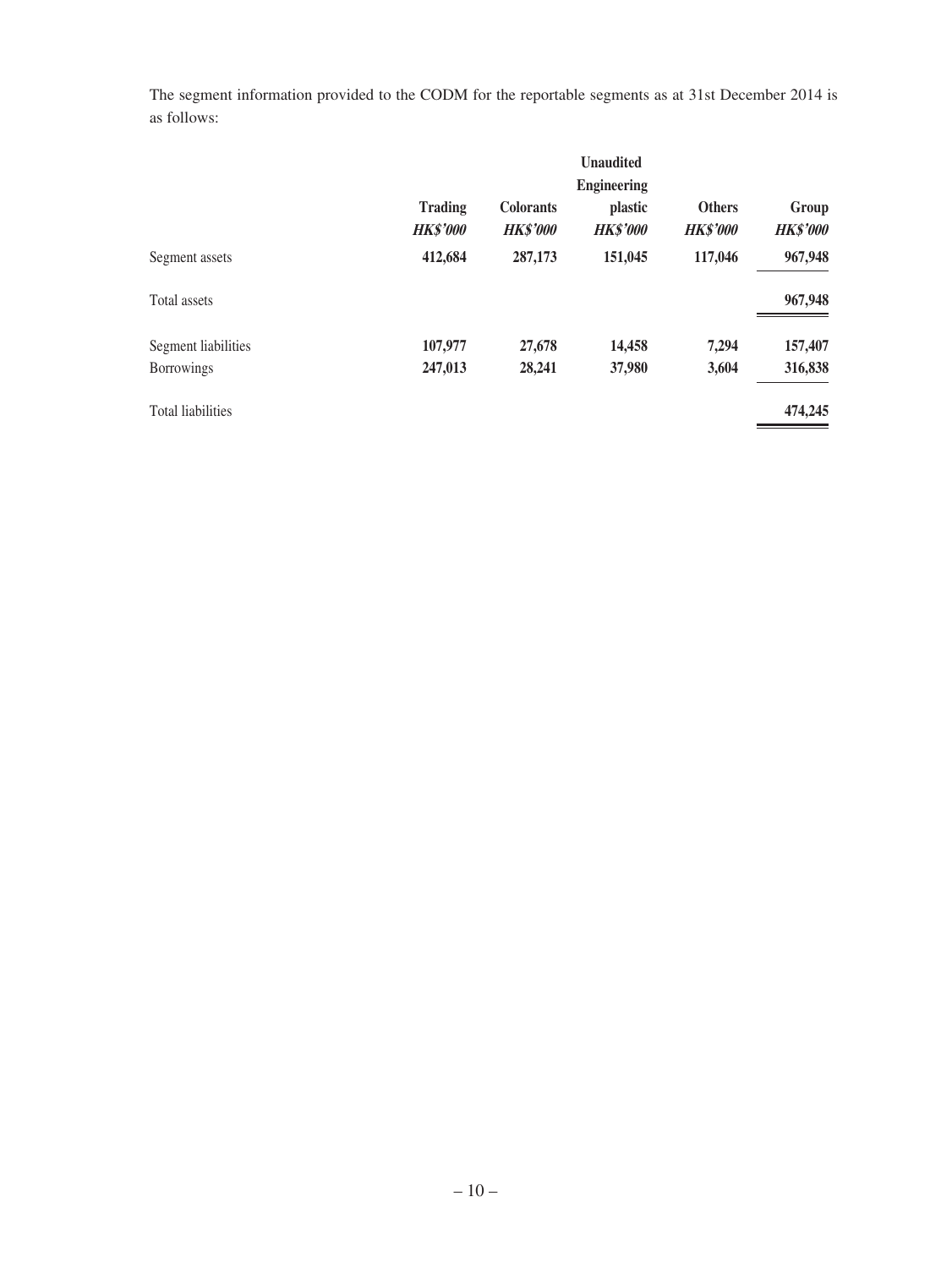The segment information provided to the CODM for the reportable segments for the six months ended 31st December 2013 is as follows:

|                                   | Unaudited<br>Engineering |                       |                     |                    |                   |
|-----------------------------------|--------------------------|-----------------------|---------------------|--------------------|-------------------|
|                                   |                          |                       |                     |                    |                   |
|                                   | Trading<br>HK\$'000      | Colorants<br>HK\$'000 | plastic<br>HK\$'000 | Others<br>HK\$'000 | Group<br>HK\$'000 |
| Turnover                          |                          |                       |                     |                    |                   |
| $-$ Gross revenue                 | 692,225                  | 197,229               | 101,594             | 1,092              | 992,140           |
| - Inter-segment revenue           | (48,002)                 | (787)                 | (980)               |                    | (49,769)          |
| Revenue from external customers   | 644,223                  | 196,442               | 100,614             | 1,092              | 942,371           |
| Segment results                   | (14,256)                 | 34,848                | 4,411               | (2,077)            | 22,926            |
| Finance income                    | 38                       | 80                    | $\sqrt{2}$          |                    | 120               |
| Finance costs                     | (3,228)                  | (765)                 | (565)               | (87)               | (4,645)           |
| (Loss)/profit before income tax   | (17, 446)                | 34,163                | 3,848               | (2,164)            | 18,401            |
| Income tax expense                |                          |                       |                     |                    | (7, 744)          |
| Profit for the period             |                          |                       |                     |                    | 10,657            |
| Non-controlling interests         |                          |                       |                     |                    | (539)             |
| Profit attributable to equity     |                          |                       |                     |                    |                   |
| holders of the Company            |                          |                       |                     |                    | 10,118            |
| Other information:                |                          |                       |                     |                    |                   |
| Additions to non-current assets   |                          |                       |                     |                    |                   |
| (other than financial instruments |                          |                       |                     |                    |                   |
| and deferred tax assets)          | 209                      | 2,785                 | 3,752               | 18                 | 6,764             |
| Depreciation of property,         |                          |                       |                     |                    |                   |
| plant and equipment               | 303                      | 3,033                 | 4,572               | 414                | 8,322             |
| Amortisation of leasehold         |                          |                       |                     |                    |                   |
| land and land use rights          | 199                      | 103                   | 16                  | 39                 | 357               |
| (Reversal of)/provision for       |                          |                       |                     |                    |                   |
| impairment of inventories         | (1,715)                  | 515                   | 220                 |                    | (980)             |
| Unrealised fair value gain on     |                          |                       |                     |                    |                   |
| derivative financial instruments  | (5,051)                  |                       |                     |                    | (5,051)           |
|                                   |                          |                       |                     |                    |                   |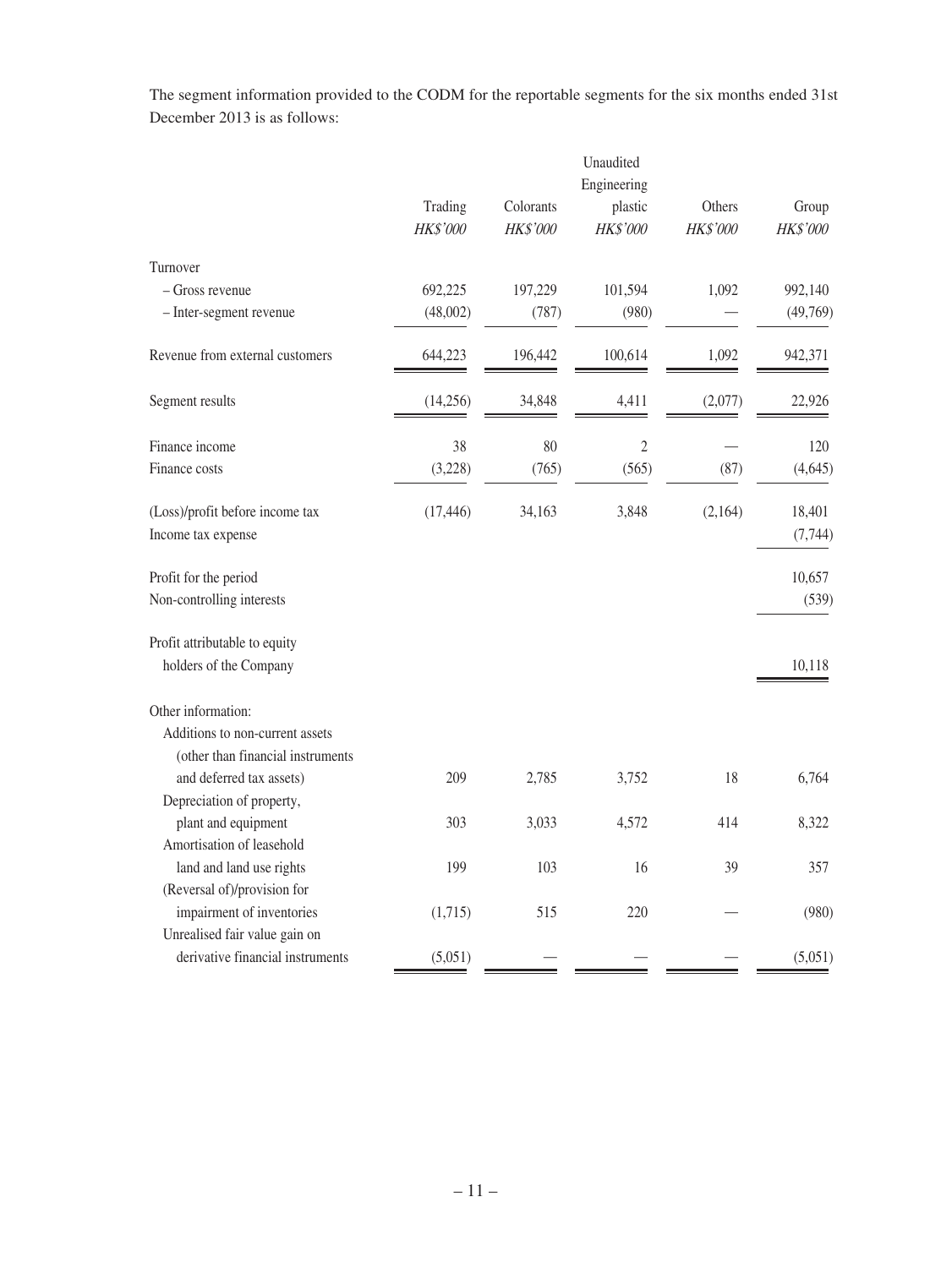The segment information provided to the CODM for the reportable segments as at 30th June 2014 is as follows:

|                          |                     |                       | Audited                    |                    |                   |
|--------------------------|---------------------|-----------------------|----------------------------|--------------------|-------------------|
|                          | Engineering         |                       |                            |                    |                   |
|                          | Trading<br>HK\$'000 | Colorants<br>HK\$'000 | plastic<br><b>HK\$'000</b> | Others<br>HK\$'000 | Group<br>HK\$'000 |
| Segment assets           | 412,372             | 276,398               | 148,901                    | 115,686            | 953,357           |
| Total assets             |                     |                       |                            |                    | 953,357           |
| Segment liabilities      | 119,778             | 25,564                | 14,210                     | 5,657              | 165,209           |
| <b>Borrowings</b>        | 243,604             | 21,843                | 24,671                     | 4,710              | 294,828           |
| <b>Total liabilities</b> |                     |                       |                            |                    | 460,037           |

The Group is principally domiciled in Hong Kong. The revenue from external customers attributed to Hong Kong for the six months ended 31st December 2014 is approximately HK\$397,792,000 (2013: HK\$482,724,000) and the total of its revenue from external customers from other locations (mainly the People's Republic of China ("PRC")) is approximately HK\$453,417,000 (2013: HK\$459,647,000).

At 31st December 2014, the total of non-current assets other than financial instruments and deferred tax assets (there are no employment benefit assets and rights arising under insurance contracts) located in Hong Kong is approximately HK\$159,603,000 (At 30th June 2014: HK\$160,641,000), and the total of these noncurrent assets located in other locations (mainly the PRC) is approximately HK\$101,909,000 (At 30th June 2014: HK\$102,209,000).

#### **4 Other income**

|               | <b>Unaudited</b><br>Six months ended |                 |
|---------------|--------------------------------------|-----------------|
|               | 31st December                        |                 |
|               | 2014                                 | 2013            |
|               | <b>HK\$'000</b>                      | <b>HK\$'000</b> |
| Rental income | 2,525                                | 2,413           |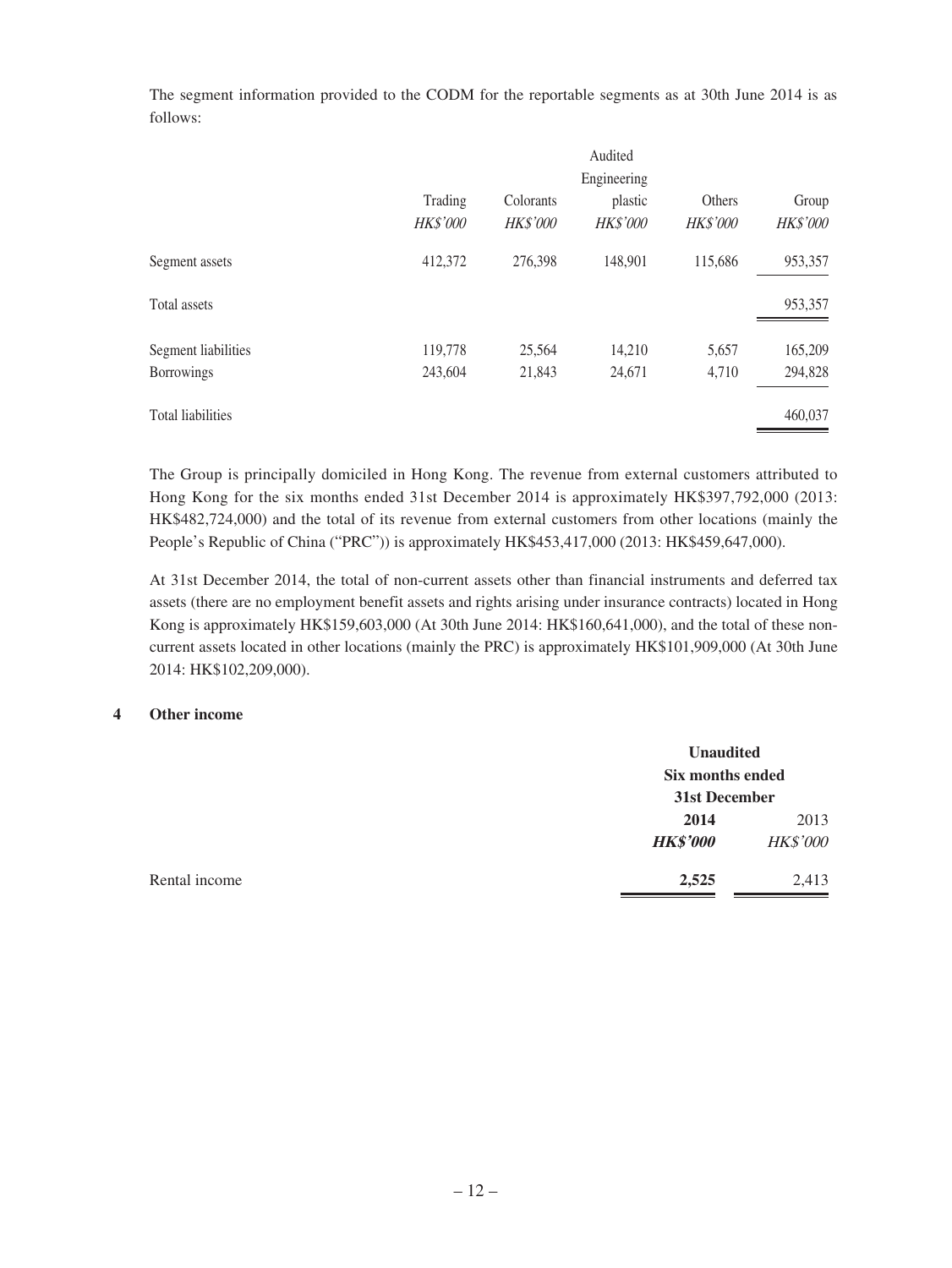# **5 Other gains, net**

|                                                          | <b>Unaudited</b><br>Six months ended<br>31st December |                 |
|----------------------------------------------------------|-------------------------------------------------------|-----------------|
|                                                          | 2014                                                  | 2013            |
|                                                          | <b>HK\$'000</b>                                       | <b>HK\$'000</b> |
| Net exchange losses                                      | (594)                                                 | (234)           |
| Gain/(loss) on disposal of property, plant and equipment | 217                                                   | (50)            |
| Loss on disposal of a subsidiary                         |                                                       | (32)            |
| Derivative financial instruments                         |                                                       |                 |
| - forward foreign exchange contracts held for trading    |                                                       |                 |
| – unrealised                                             | 534                                                   | 5,051           |
| – realised                                               | 1,481                                                 | 2,991           |
| <b>Others</b>                                            | 526                                                   | 342             |
|                                                          | 2,164                                                 | 8,068           |

# **6 Operating profit**

Operating profit is stated after charging/(crediting) the following:

|                                                                      | <b>Unaudited</b><br>Six months ended<br>31st December |                 |
|----------------------------------------------------------------------|-------------------------------------------------------|-----------------|
|                                                                      |                                                       |                 |
|                                                                      |                                                       |                 |
|                                                                      | 2014                                                  | 2013            |
|                                                                      | <b>HK\$'000</b>                                       | <b>HK\$'000</b> |
| Cost of inventories recognised as expenses included in cost of sales | 710,109                                               | 803,635         |
| Depreciation of property, plant and equipment                        | 8,632                                                 | 8,322           |
| Amortisation of leasehold land and land use rights                   | 358                                                   | 357             |
| Operating lease rentals in respect of land and buildings             | 4,688                                                 | 3,779           |
| Employee benefit expenses, including Directors' emoluments           | 59,474                                                | 58,213          |
| Provision for/(reversal of) impairment of trade receivables          | 368                                                   | (8)             |
| Provision for/(reversal of) impairment of inventories                | 1,938                                                 | (980)           |
| (Gain)/loss on disposal of property, plant and equipment             | (217)                                                 | 50              |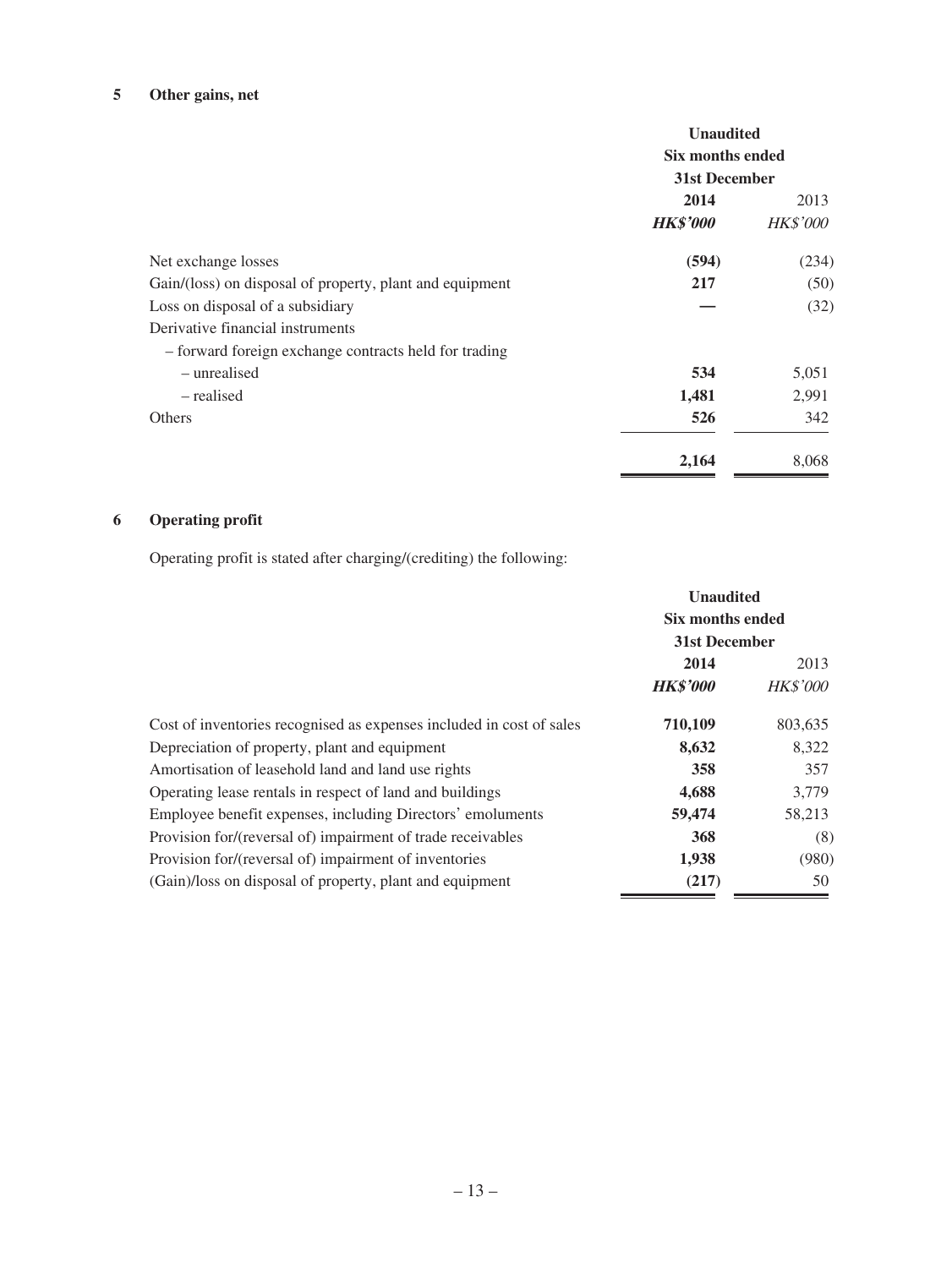#### **7 Finance income and costs**

|                                                                  | <b>Unaudited</b><br>Six months ended<br>31st December |                 |
|------------------------------------------------------------------|-------------------------------------------------------|-----------------|
|                                                                  |                                                       |                 |
|                                                                  |                                                       |                 |
|                                                                  | 2014                                                  | 2013            |
|                                                                  | <b>HK\$'000</b>                                       | <b>HK\$'000</b> |
| Finance income:                                                  |                                                       |                 |
| - Interest income from bank deposits                             | 156                                                   | 120             |
| Finance costs:                                                   |                                                       |                 |
| - Interest on bank borrowings wholly repayable within five years | (5, 462)                                              | (5,932)         |
| - Net exchange gains on financing activities                     | 1,392                                                 | 1,287           |
|                                                                  | (4,070)                                               | (4,645)         |
| Finance costs, net                                               | (3,914)                                               | (4,525)         |

#### **8 Income tax expense**

Hong Kong profits tax has been provided for at the rate of 16.5% (31st December 2013: 16.5%) on the estimated assessable profit for the period. Income tax on the Group's subsidiaries established and operate in the PRC has been calculated on the estimated assessable profit for the period at the rates of taxation as applicable to the relevant subsidiaries.

The amount of taxation charged to the interim consolidated income statement represents:

|                            | <b>Unaudited</b><br><b>Six months ended</b><br>31st December |                 |
|----------------------------|--------------------------------------------------------------|-----------------|
|                            |                                                              |                 |
|                            |                                                              |                 |
|                            | 2014<br>2013                                                 |                 |
|                            | <b>HK\$'000</b>                                              | <b>HK\$'000</b> |
| Current income tax         |                                                              |                 |
| - Hong Kong profits tax    | 408                                                          | 1,208           |
| - PRC corporate income tax | 3,383                                                        | 6,220           |
| Deferred income tax        | 965                                                          | 316             |
|                            | 4,756                                                        | 7,744           |

Income tax expense is recognised based on management's estimate of the weighted average annual income tax rate expected for the full financial year.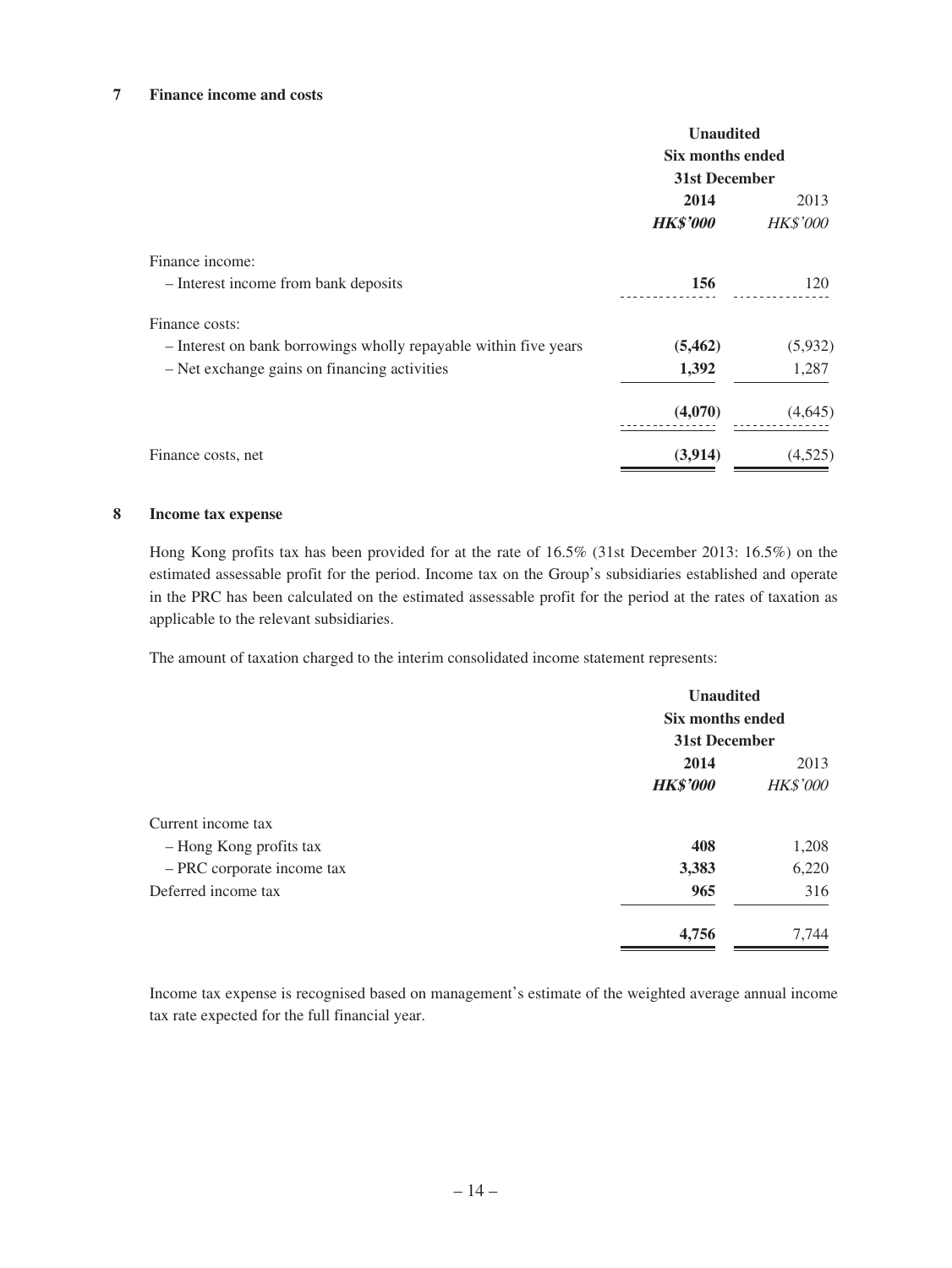#### **9 Dividends**

At a meeting held on 27th February 2015, the Directors resolved not to declare any interim dividend for the six months ended 31st December 2014.

At a meeting held on 25th September 2014, the Directors resolved not to declare any final dividend for the year ended 30th June 2014.

At a meeting held on 27th February 2014, the Directors declared an interim dividend of HK\$1.0 cent per share, totalling HK\$3,692,000 for the six months ended 31st December 2013, which was paid during the year ended 30th June 2014, and has been reflected as appropriation of retained earnings for the year ended 30th June 2014.

#### **10 Earnings per share**

The calculation of basic earnings per share is based on the profit attributable to equity holders of the Company for the period of HK\$2,102,000 (31st December 2013: HK\$10,118,000) and 369,200,000 (31st December 2013: 369,200,000) ordinary shares in issue during the period.

Diluted earnings per share is calculated by adjusting the weighted average number of ordinary shares outstanding to assume conversion of dilutive potential ordinary shares arising from the Company's share options. Dilutive earnings per share for the period ended 31st December 2014 equal basic earnings per share as the exercise of the outstanding share options would be anti-dilutive.

#### **11 Trade and bills receivables**

| <b>Unaudited</b> | Audited         |
|------------------|-----------------|
| 31st December    | 30th June       |
| 2014             | 2014            |
| <b>HK\$'000</b>  | <b>HK\$'000</b> |
| 269,489          | 261,275         |
| (3,857)          | (3,489)         |
| 265,632          | 257,786         |
| 22,247           | 23,212          |
| 287,879          | 280,998         |
|                  |                 |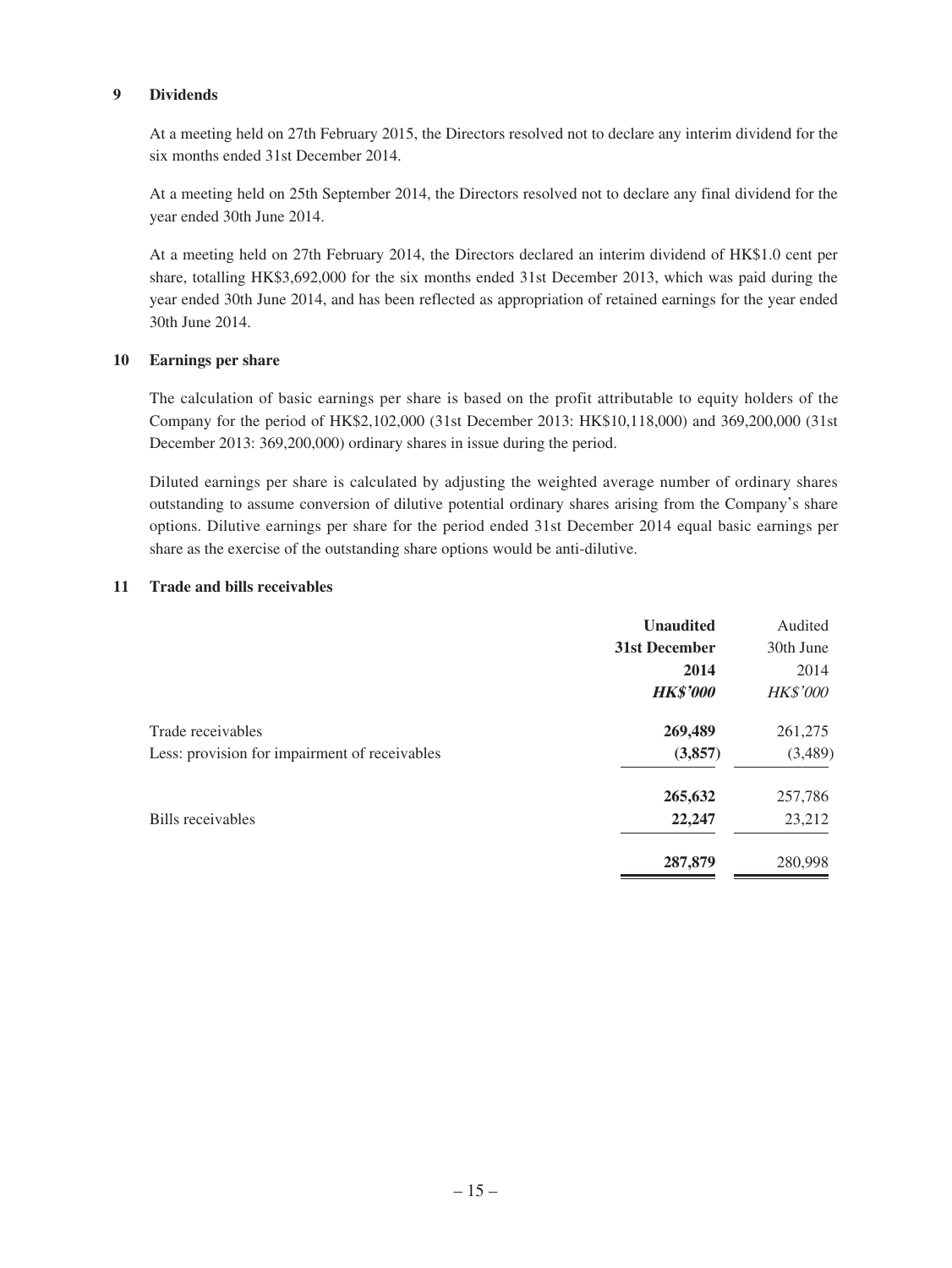At 31st December 2014, the aging analysis of trade receivables, based on invoice date, is as follows:

|               | <b>Unaudited</b> | Audited         |
|---------------|------------------|-----------------|
|               | 31st December    | 30th June       |
|               | 2014             | 2014            |
|               | <b>HK\$'000</b>  | <b>HK\$'000</b> |
| Below 90 days | 240,706          | 231,545         |
| 91-180 days   | 17,932           | 17,548          |
| Over 180 days | 10,851           | 12,182          |
|               | 269,489          | 261,275         |

The majority of the Group's sales are with credit terms of 30 to 90 days. The remaining amounts are on letter of credit or documents against payment.

Bill receivables are mainly with maturity period of within 180 days.

At 31st December 2014, there are bills of exchange HK\$9,938,000 (30th June 2014: HK\$7,220,000) transferred to banks with recourse in exchange for cash. The transactions had been accounted for as collateralised bank advances.

#### **12 Trade payables**

At 31st December 2014, the aging analysis of trade payables, based on invoice date, is as follows:

|               | <b>Unaudited</b> | Audited         |
|---------------|------------------|-----------------|
|               | 31st December    | 30th June       |
|               | 2014             | 2014            |
|               | <b>HK\$'000</b>  | <b>HK\$'000</b> |
| Below 90 days | 83,523           | 97,572          |
| 91-180 days   | 197              | 35              |
| Over 180 days | 881              | 852             |
|               | 84,601           | 98,459          |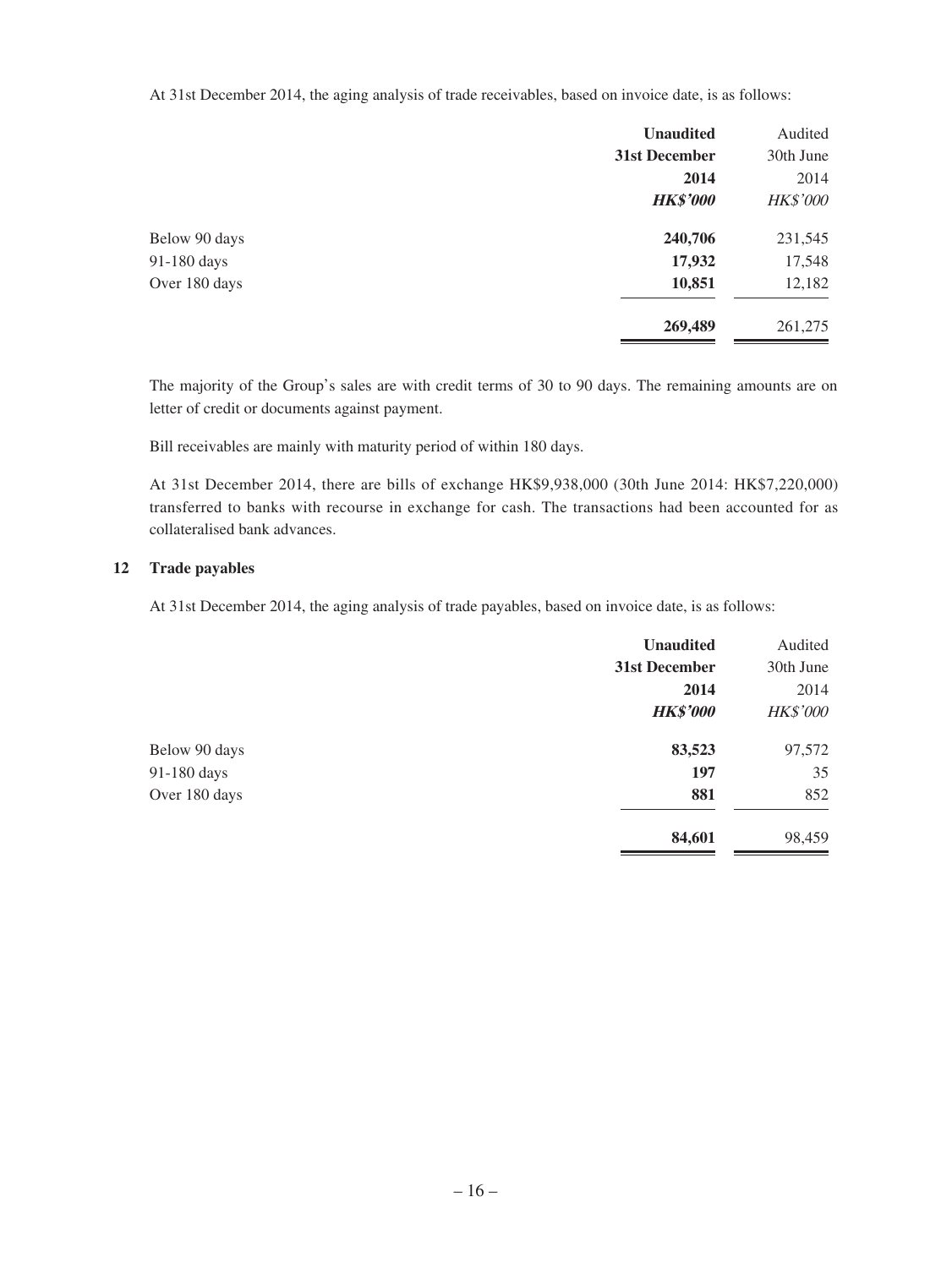### **INTERIM DIVIDEND**

The Board has resolved not to declare any interim dividend for the six months ended 31st December 2014.

### **MANAGEMENT DISCUSSION AND ANALYSIS**

### BUSINESS REVIEW

In the past year, persistent weak demand in Europe, weak recovery of the U.S. economy and slower economic growth in China have created uncertainties for the Group's development. In response, the Group has rapidly adjusted its business strategies, such as expanding its market in China and switching to sell higher margin products, to mitigate the impact of external factors on its business. For the six months ended 31st December 2014, the Group's total turnover only dropped by 9.7% year-on-year from HK\$942,371,000 to HK\$851,209,000 representing an increase of 4.4% from the previous sixmonth period.

During the period, although the plummeting oil price affected the prices of plastic materials, the Group's outstanding product quality and close relationship with customers has enabled it to maintain strong bargaining position, as well as securing higher margin customers. Thus, the gross profit is relatively stable at HK\$97,006,000 (2013: HK\$102,491,000) with gross profit margin up 0.5 percentage point to 11.4%. Profit attributable to equity holders recorded HK\$2,102,000 (2013: HK\$10,118,000) and basic earnings per share were HK0.57 cents (2013: HK2.74 cents).

To ensure the Group has sufficient financial resources for business development, the Board does not recommend the payment of interim dividend.

Among the Group's three main business segments, the colorants, pigments and compounded plastic resins (collectively "colorants") segment grew steadily with turnover increasing by around 3% to HK\$202,988,000 from the same period last year. While maintaining a close relationship with existing customers from the food packaging, automobile and decorative construction materials sectors, the Group continued its sales transformation strategy by expanding its product mix to secure highermargin customers. During the period, the Group secured new customers for trendy and sophisticated products such as electronic healthcare products, which has boosted its overall sales and gross profit. Benefitting from increasing demand from export markets and higher demand for quality sanitary accessories from domestic customers, the Group's Xiamen office performed relatively well and made a notable profit contribution to the Group. In addition, capitalizing on strict cost control measures, the gross profit margin improved by around one percentage point and the profit before taxation amounted to HK\$34,731,000. In view of the trend of the consumer market in Southern China towards high value added products which offer higher gross margin, the Group believes this segment is set to benefit from this trend.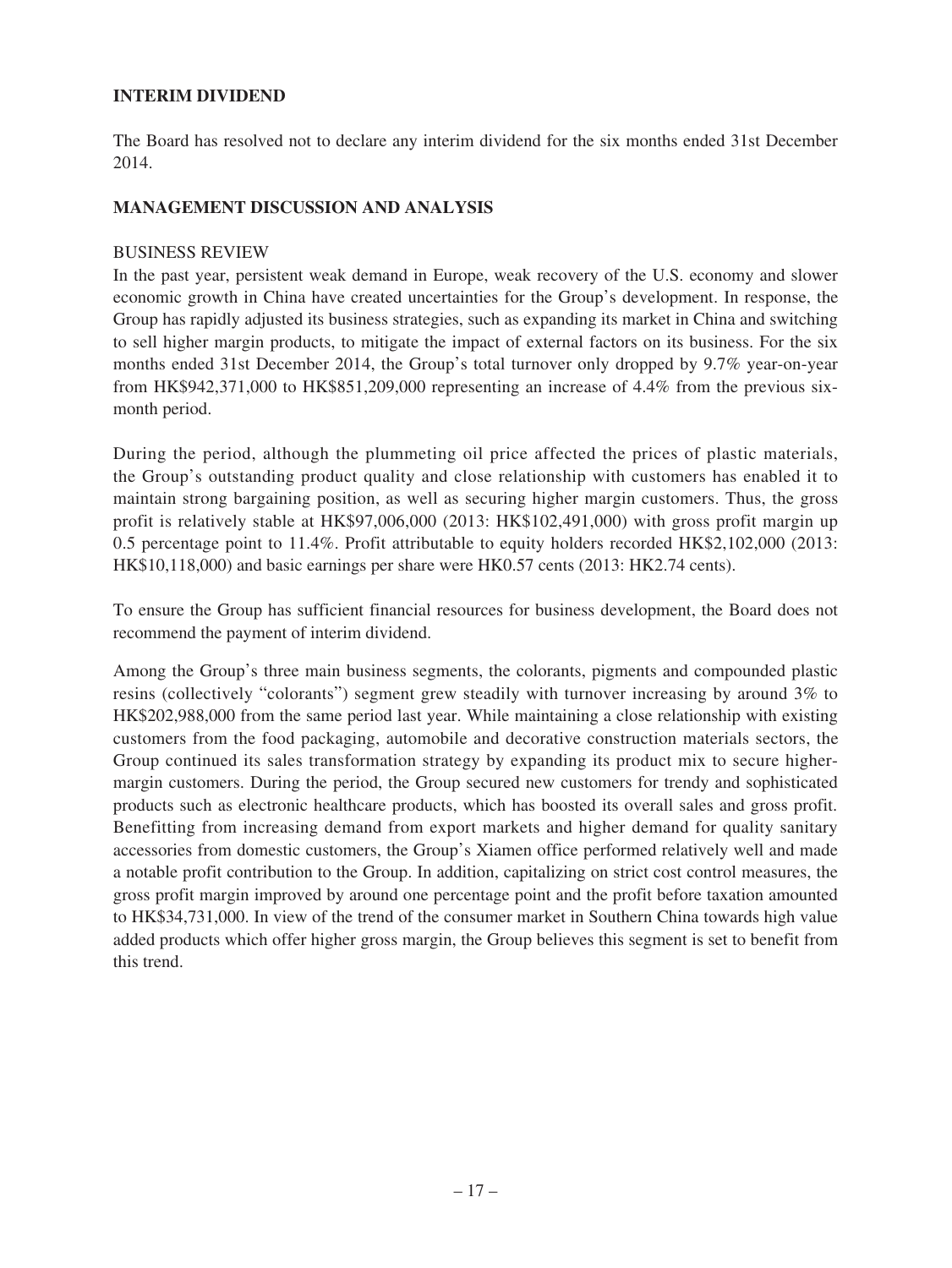As for the engineering plastics segment, despite the uncertain outlook of the U.S. and European markets and the volatility of the RMB exchange rate causing customers to be more prudent about placing orders, the Group's turnover declined only slightly by 6% to HK\$94,401,000 when compared to the same period last year. Nevertheless, the Group continued to reposition this business in response to the demand of local customers during the period, including commencement of production and sales of metal substitutes which are mainly used in kitchenware and automobiles, thereby generating new profit contributors to the Group. Since this business segment is still at the investment stage in the transformation of the sales model, it has not yet brought an immediate profit contribution to the Group. Profit before taxation was HK\$1,413,000. Within this segment, the Group's subsidiary in Dongguan outperformed the others. It not only turned around to achieve a profit during the period under review, but also contributed 16% of the sales of this segment. The Group believes that its gradual business transformation and product diversification will broaden its revenue stream. In addition, its competitive advantage in leading-edge product technology will enable it to expand its customer base in Southern and Eastern China. Thus, this business segment is expected to continue to improve in the future.

During the period, the fluctuation of oil prices and raw material prices has affected the plastics trading segment. As customers were more prudent when placing orders, turnover declined by 14% to HK\$551,628,000. However, the Group has proactively adjusted its strategy to cope with the market environment. The Group aimed to boost the segmental gross profit by targeting to manufacture and sell higher margin products such as three-dimensional ("3D") printing materials and materials for public transportation systems, which are less affected by volatile materials prices with more specialised applications and satisfactory gross profit. Gross profit margin has improved slightly by approximately 0.5 percentage point. Moreover, the Group has been able to use its technological advantage to develop materials with unique value added technology suitable for 3D printing. The market has been receptive with the results to date so it is believed to become a new growth driver in the future. During the period, the Group's business in Mainland China has recorded a satisfactory performance, particularly in Northern China market. Its new sales office in Tianjin has reported more than a 40% growth in turnover when compared to the same period last year. The business has achieved a turnaround during the period and has started contributing a profit to the Group. In addition, the Group established a sales office in Chongqing targeting the Western China market and is expected to contribute profit to the Group in the near future. Looking ahead, the Group will continue to identify markets with strong potential elsewhere in China (including Central China) and tap the strong domestic demand with a more comprehensive sales network.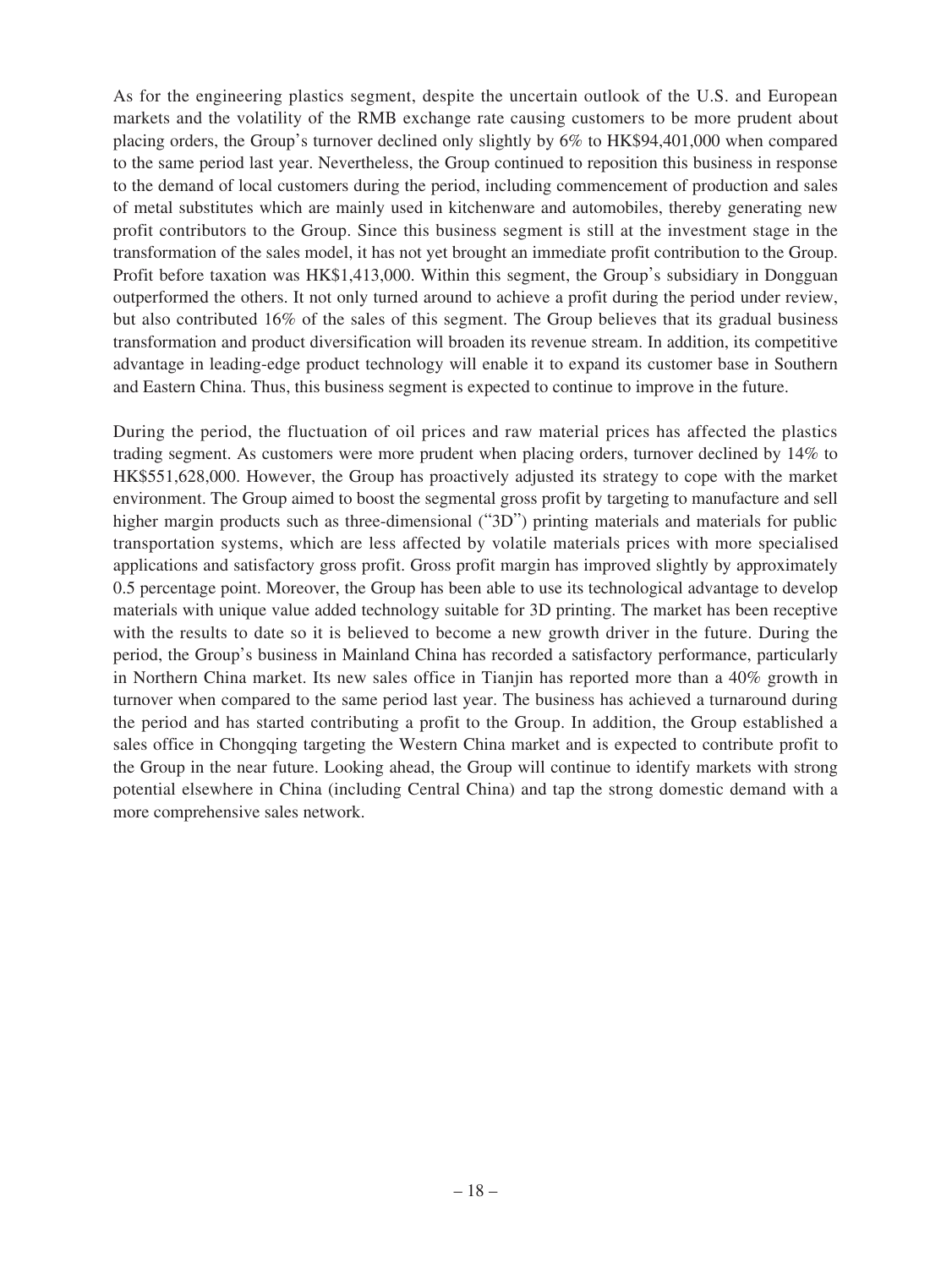### **PROSPECTS**

The Group believes that the uncertainties of the macroeconomic environment will persist, so the management remains cautious about the global macro economy. Looking ahead, apart from developing traditional products, the Group will also develop new products with high value added and higher margin that meet market demand and increase overall profit. In view of the notable fluctuations in oil prices and currency exchange rates, the Group will cautiously manage inventory, become more cautious in customer and product selection, as well as working selectively with creditworthy customers. These actions will enhance the Group's capabilities in maintaining overall profitability.

Meanwhile, the Group's development objectives still aim to capture the opportunities in Mainland China and expand its domestic market. Apart from strengthening the market share in Eastern, Southern and Northeastern China, the Group will also expand into the market in Central China in order to enlarge its overall market share. The management believes that stable economic growth remains the main strategic development direction of the Chinese government in the future. Thus, the launch of related government policies to stimulate domestic demand will facilitate the Group's business expansion in Mainland China market. The Group will also continue to look for opportunities to cooperate with more international brands and utilise this new channel for exporting its products to overseas markets.

Going forward, the Group will continue to adopt and execute solid business strategies and prudent wealth management solutions, as well as implement production cost control measures and share internal resource to generate greater economies of scale and support the Group's long term growth. With the extensive industry experience accumulated over the years, the management is set to lead the Group to overcome the challenges in the operating environment and capture every opportunity to achieve a better business performance.

### **LIQUIDITY AND FINANCIAL RESOURCES**

The Group generally finances its operations with internally generated cashflow and banking facilities provided by its principal bankers. As at 31st December 2014, the Group has available aggregate bank loan facilities of approximately HK\$625,164,000 of which HK\$310,660,000 have been utilised and were secured by corporate guarantee issued by the Group and legal charges on certain leasehold land and buildings, investment properties and machinery and equipment in the PRC and Hong Kong owned by the Group. The Group's cash and bank balances as at 31st December 2014 amounted to approximately HK\$88,800,000. The Group's gearing ratio as at 31st December 2014 was approximately 66.8%, based on the total bank borrowings of approximately HK\$316,838,000 and the shareholders' funds of approximately HK\$473,972,000.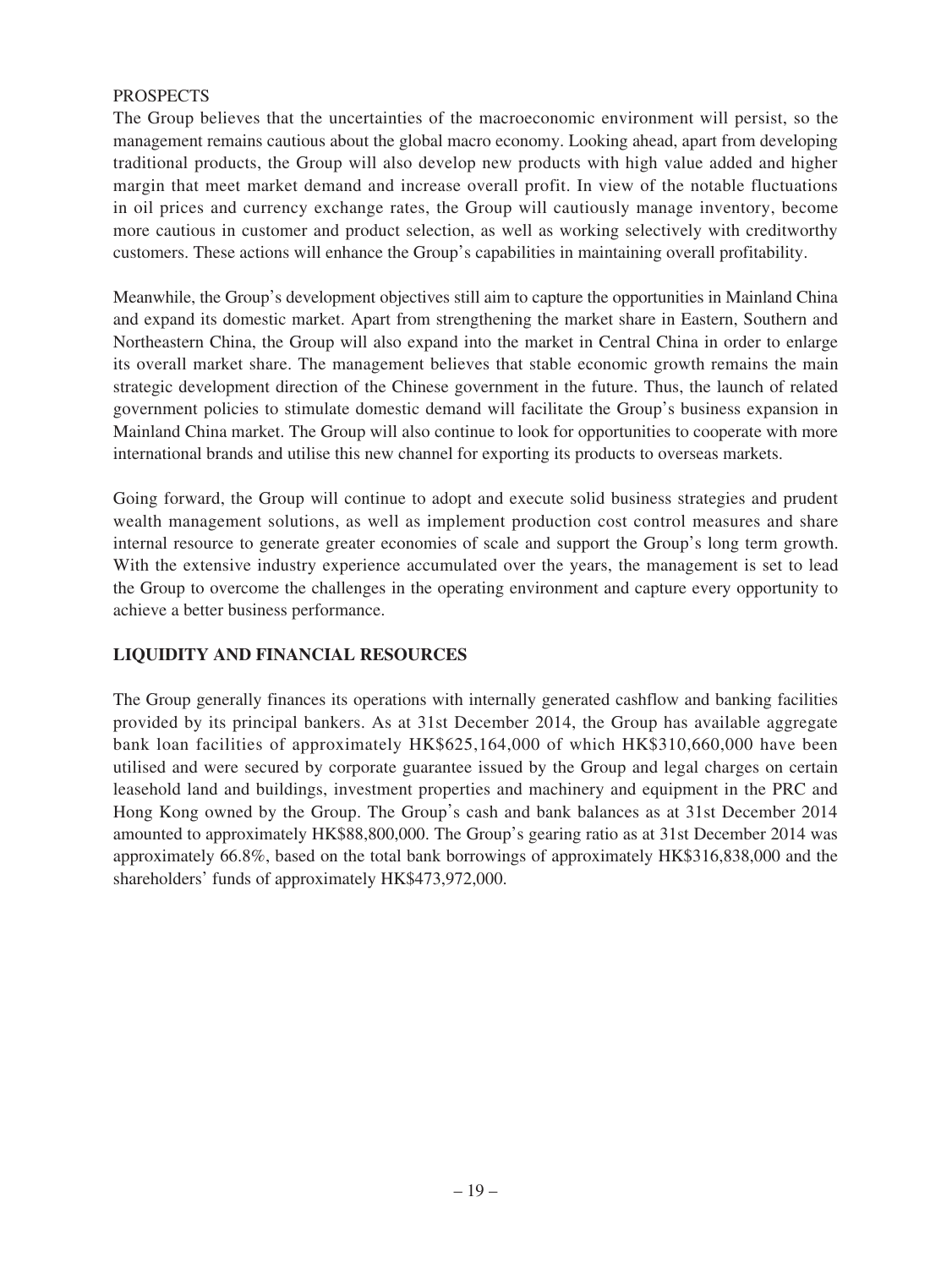## **FOREIGN EXCHANGE RISK**

The Group's bank borrowings and cash and cash equivalents are primarily denominated in Hong Kong dollars, Renminbi and US dollars. The Group's purchases were principally denominated in US dollars. The Group closely monitors currency fluctuations and manages its exchange risk by entering into forward exchange contracts from time to time.

As at 31st December 2014, the Group had outstanding forward foreign exchange contracts mainly to sell/purchase US dollars and purchase Renminbi. The maximum notional principal amounts of these outstanding forward foreign exchange contracts at 31st December 2014 were as follows:

|                                | 2014            |
|--------------------------------|-----------------|
|                                | <b>HK\$'000</b> |
| Sell HK dollars for US dollars | 2,000,700       |
| Sell US dollars for HK dollars | 15,600          |
| Sell US dollars for Renminbi   | 1,094,964       |

### **EMPLOYEE INFORMATION**

As at 31st December 2014, the Group employed a total of approximately 746 full-time employees. The Group's emolument policies are formulated on the performance of individual employees and are reviewed annually. The Group has an incentive scheme which is geared to the profit of the Group and the performance of its employees, as an incentive to motivate its employees to increase their contribution to the Group. The Group also provides social and medical insurance coverage, and provident fund scheme (as the case may be) to its employees depending on the location of such employees.

### **PURCHASE, SALE AND REDEMPTION OF THE COMPANY'S LISTED SECURITIES**

The Company has not redeemed any of its shares during the period. Neither the Company nor any of its subsidiaries has purchased or sold any of the Company's listed securities during the period.

## **COMPLIANCE WITH THE MODEL CODE FOR SECURITIES TRANSACTIONS BY DIRECTORS**

The Company has adopted a code of conduct regarding Directors' securities transactions on terms no less exacting than the required standard set out in the Model Code for Securities Transactions by Directors of Listed Companies (the "Model Code") set out in Appendix 10 to the Rules Governing the Listing of Securities (the "Listing Rules") on The Stock Exchange of Hong Kong Limited (the "Stock Exchange"). Having made specific enquiry to all Directors of the Company, all Directors have confirmed that they had complied with the required standard set out in the Model Code and the Company's code of conduct regarding Directors' securities transactions during the period.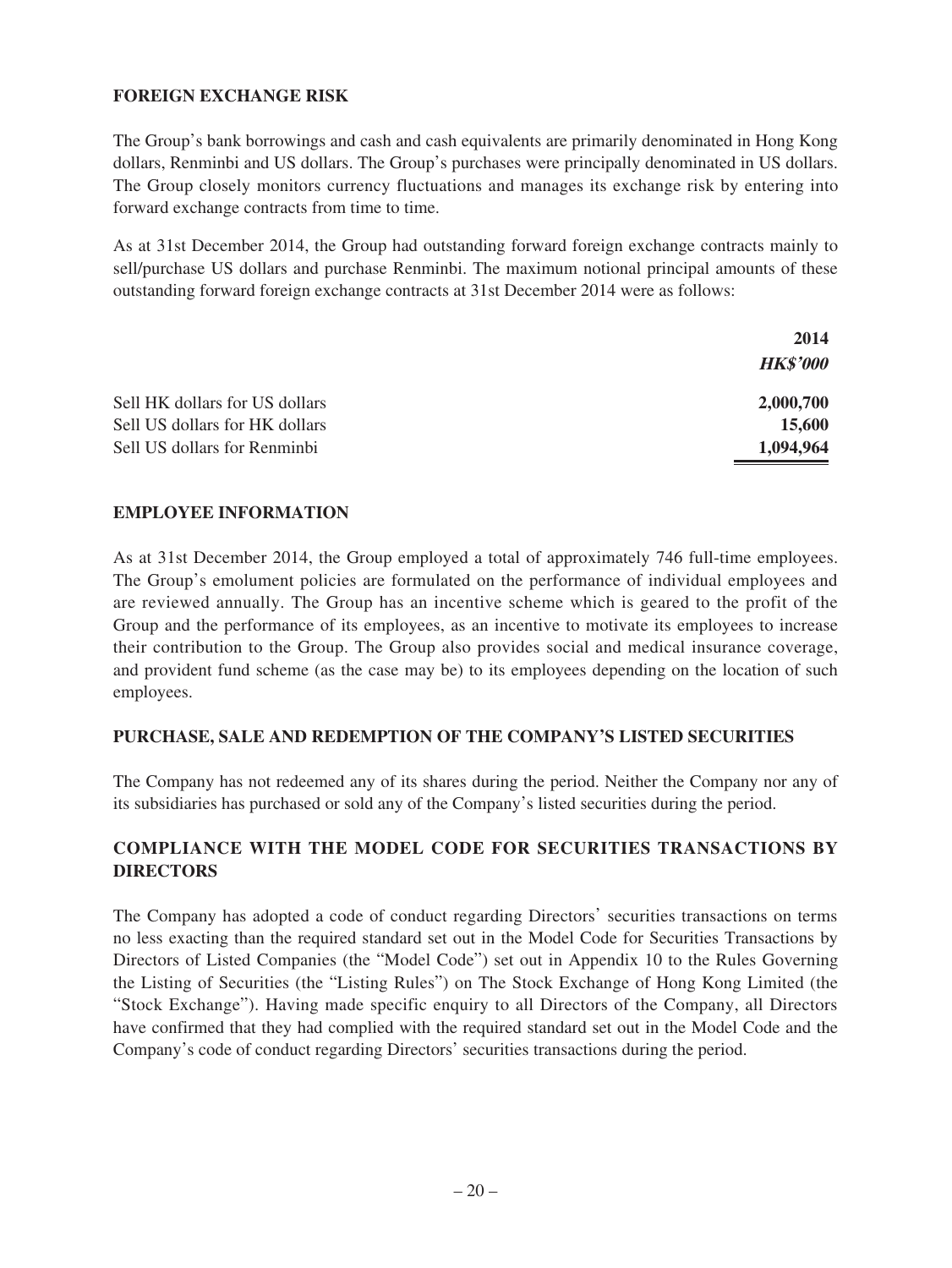## **CORPORATE GOVERNANCE PRACTICE**

The Company is committed to the establishment of good corporate governance practices and procedures which serve as an important element of risk management throughout the growth and expansion of the Company. The Company emphasises on maintaining and carrying out sound, solid and effective corporate governance principles and structures.

The Company has complied with all the applicable code provisions as set out in Corporate Governance Code and Corporate Governance Report to the Appendix 14 of the Listing Rules (the "CG Code") throughout the six months ended 31st December 2014, except for the deviation as mentioned below.

According to the code provision A.2.1 of the CG Code, the roles of chairman and chief executive should be separate and should not be performed by the same individual. Up to the date of this interim report, the Board has not appointed any individual to be the chief executive. The roles of the chief executive have been performed collectively by all the executive directors, including the chairman, of the Company. The Board considers that this arrangement allows contributions from all executive directors with different expertise and is beneficial to the continuity of the Company's policies and strategies. Going forward, the Board will periodically review the effectiveness of this arrangement and considers appointing an individual to chief executive when it thinks appropriate.

For the purpose of further enhancing the internal control systems, the Company has engaged an external consultant to carry out an on-going project to conduct independent internal review and to evaluate major operations of the Group. The Board of Directors has reviewed the effectiveness of the system of internal control of the Company and its subsidiaries with no material issues noted.

### **NOMINATION COMMITTEE**

The Company has formulated written terms of reference for the nomination committee of the Company (the "Nomination Committee") in accordance with the requirements of the Stock Exchange. The Nomination Committee consists of all independent non-executive Directors, namely Mr HO Wai Chi, Paul, Mr CHAN Dit Lung and Mr CHING Yu Lung and an executive Director, Mr HUI Sai Chung.

The Nomination Committee is responsible for reviewing the structure, size and composition of the Board (including the skills, knowledge and experience) on a regular basis and make recommendations to the Board regarding any proposed changes; identifying individuals suitably qualified to become Board members and select or make recommendations to the Board on the selection of, individuals nominated for directorships; assessing the independence of independent non-executive Directors; and making recommendations to the Board on relevant matters relating to the appointment or reappointment of Directors and succession planning for Directors. The Nomination Committee would review the Board's composition from time to time where Board diversity would be considered from a number of aspects, including but not limited to gender, age, cultural and education background, ethnicity, professional experience, skills, knowledge and length of services. The Nomination Committee meets at least once a year to assess the structure, size and composition of the Board.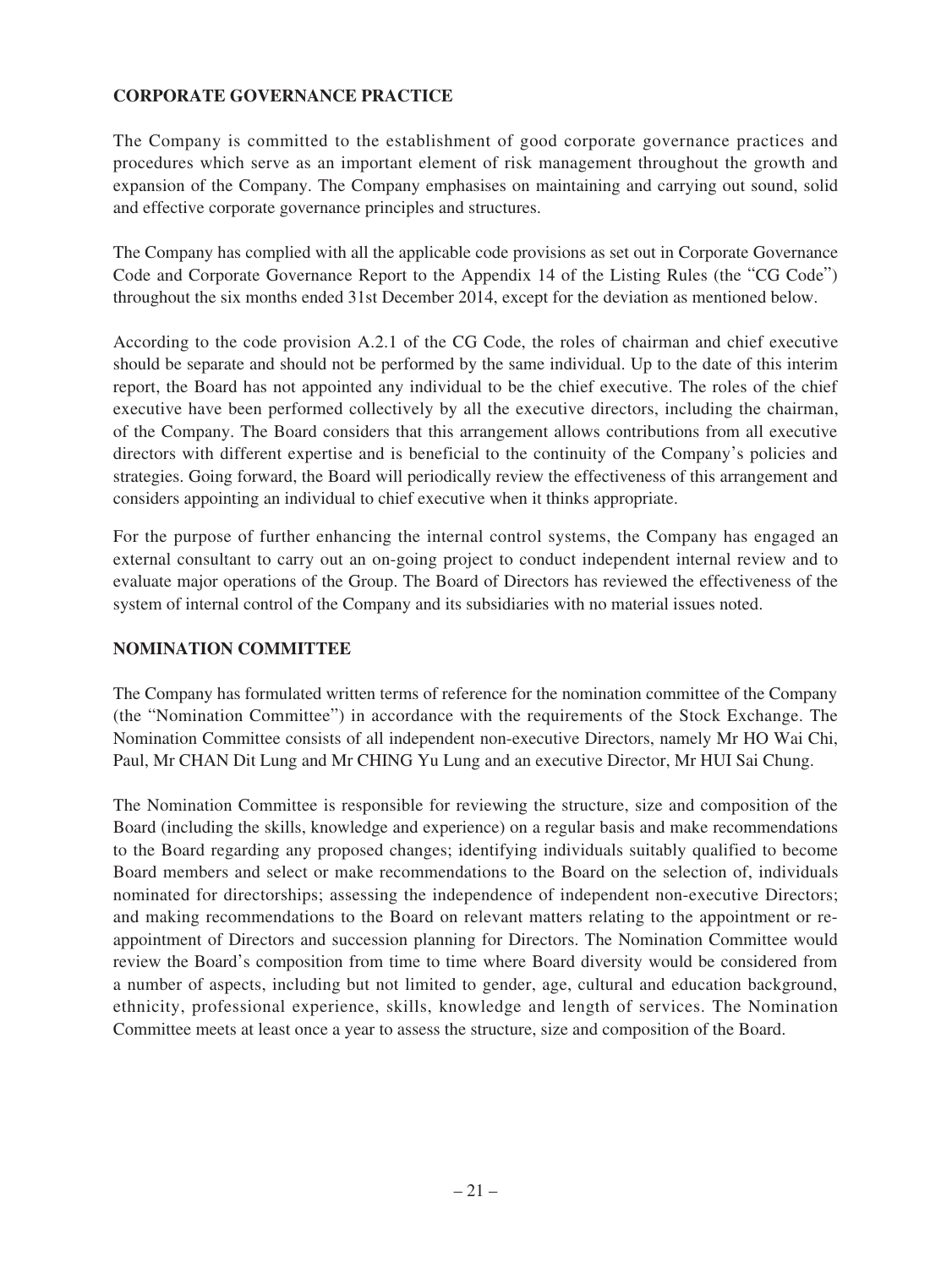## **AUDIT COMMITTEE**

The Company has formulated written terms of reference for the audit committee of the Company (the "Audit Committee") in accordance with the requirements of the Stock Exchange. The Audit Committee consists of all independent non-executive Directors, namely Mr HO Wai Chi, Paul, Mr CHAN Dit Lung and Mr CHING Yu Lung.

The principal duties of the Audit Committee are to ensure the objectivity and credibility of financial reporting and internal control procedures as well as to maintain an appropriate relationship with the external auditor of the Company. The terms of reference of the Audit Committee are aligned with the recommendations set out in "A Guide for Effective Audit Committees" issued by the Hong Kong Institute of Certified Public Accountants and Listing Rules.

The Audit Committee has reviewed with management the accounting principles and practices adopted by the Group and discussed internal controls and financial reporting matters including a review of the unaudited condensed consolidated interim financial information for the six months ended 31st December 2014 with the Directors.

### **REMUNERATION COMMITTEE**

The Company has formulated written terms of reference for the remuneration committee of the Company (the "Remuneration Committee") in accordance with the requirements of the Stock Exchange. The Remuneration Committee consists of three independent non-executive Directors, namely Mr HO Wai Chi, Paul, Mr CHAN Dit Lung and Mr CHING Yu Lung and an executive Director, Mr HUI Sai Chung.

The Remuneration Committee is responsible for ensuring formal and transparent procedures for developing remuneration policies and making recommendations to the Board on the remuneration packages of the individual executive Director and senior management. This includes benefits in kind, pension rights and compensation payments, including any compensation payable for loss or termination of their office or appointment. It takes into consideration on factors such as salaries paid by comparable companies, time commitment and responsibilities of Directors and senior management. The Remuneration Committee meets at least once a year to assess the performance and review the annual salaries and bonus of the senior executives.